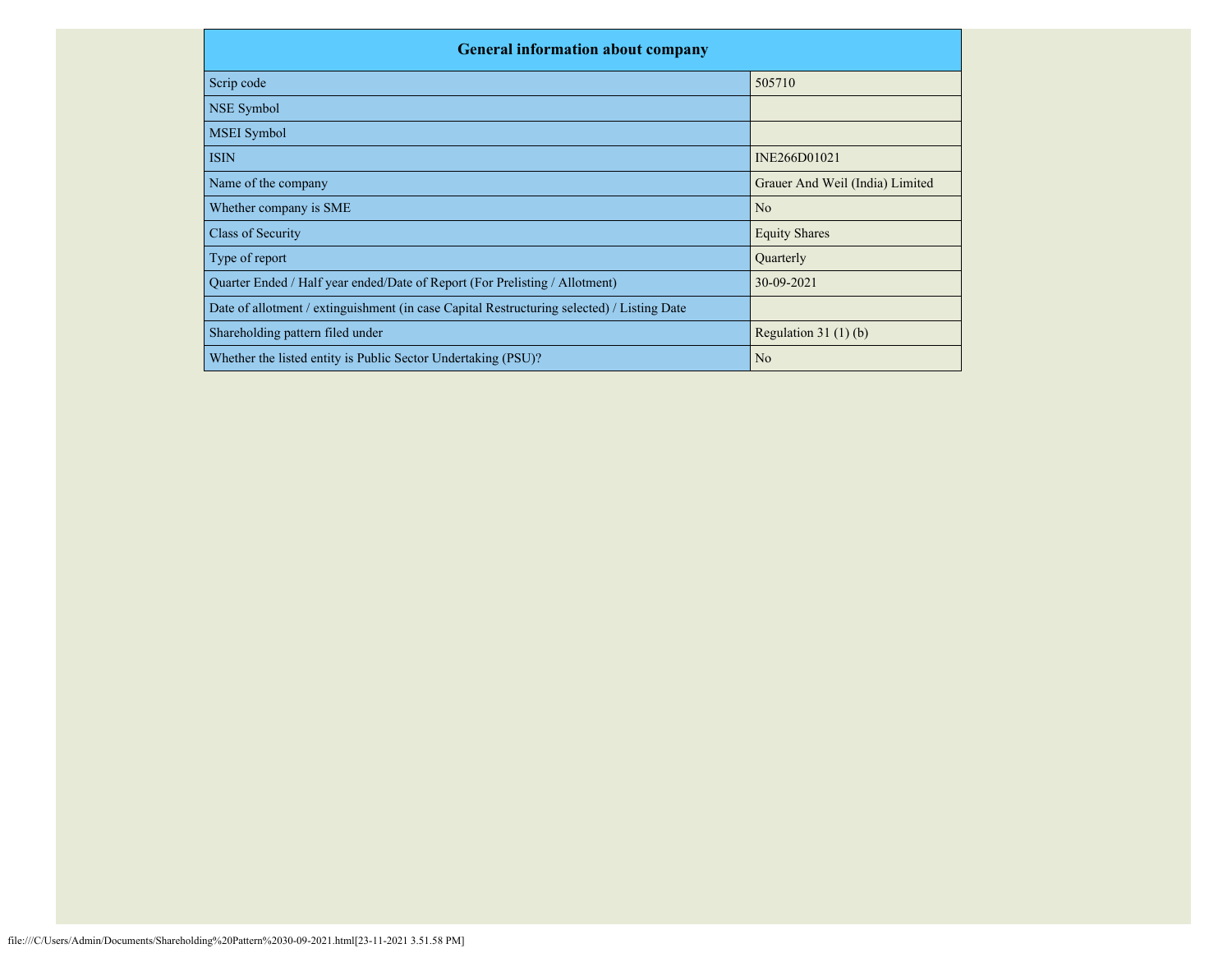|                | <b>Declaration</b>                                                                        |                |                                |                              |                             |  |  |  |  |  |
|----------------|-------------------------------------------------------------------------------------------|----------------|--------------------------------|------------------------------|-----------------------------|--|--|--|--|--|
| Sr.<br>No.     | Particular                                                                                | Yes/No         | Promoter and<br>Promoter Group | <b>Public</b><br>shareholder | Non Promoter-<br>Non Public |  |  |  |  |  |
|                | Whether the Listed Entity has issued any partly paid up shares?                           | N <sub>o</sub> | No                             | No                           | N <sub>o</sub>              |  |  |  |  |  |
| $\overline{2}$ | Whether the Listed Entity has issued any Convertible Securities                           | N <sub>o</sub> | N <sub>0</sub>                 | No                           | N <sub>o</sub>              |  |  |  |  |  |
| 3              | Whether the Listed Entity has issued any Warrants?                                        | N <sub>o</sub> | N <sub>o</sub>                 | No                           | N <sub>o</sub>              |  |  |  |  |  |
| $\overline{4}$ | Whether the Listed Entity has any shares against which<br>depository receipts are issued? | N <sub>0</sub> | N <sub>o</sub>                 | N <sub>0</sub>               | N <sub>o</sub>              |  |  |  |  |  |
| 5              | Whether the Listed Entity has any shares in locked-in?                                    | No             | No                             | No                           | N <sub>o</sub>              |  |  |  |  |  |
| 6              | Whether any shares held by promoters are pledge or otherwise<br>encumbered?               | N <sub>o</sub> | No                             |                              |                             |  |  |  |  |  |
| 7              | Whether company has equity shares with differential voting<br>rights?                     | No             | No                             | N <sub>0</sub>               | N <sub>o</sub>              |  |  |  |  |  |
| 8              | Whether the listed entity has any significant beneficial owner?                           | Yes            |                                |                              |                             |  |  |  |  |  |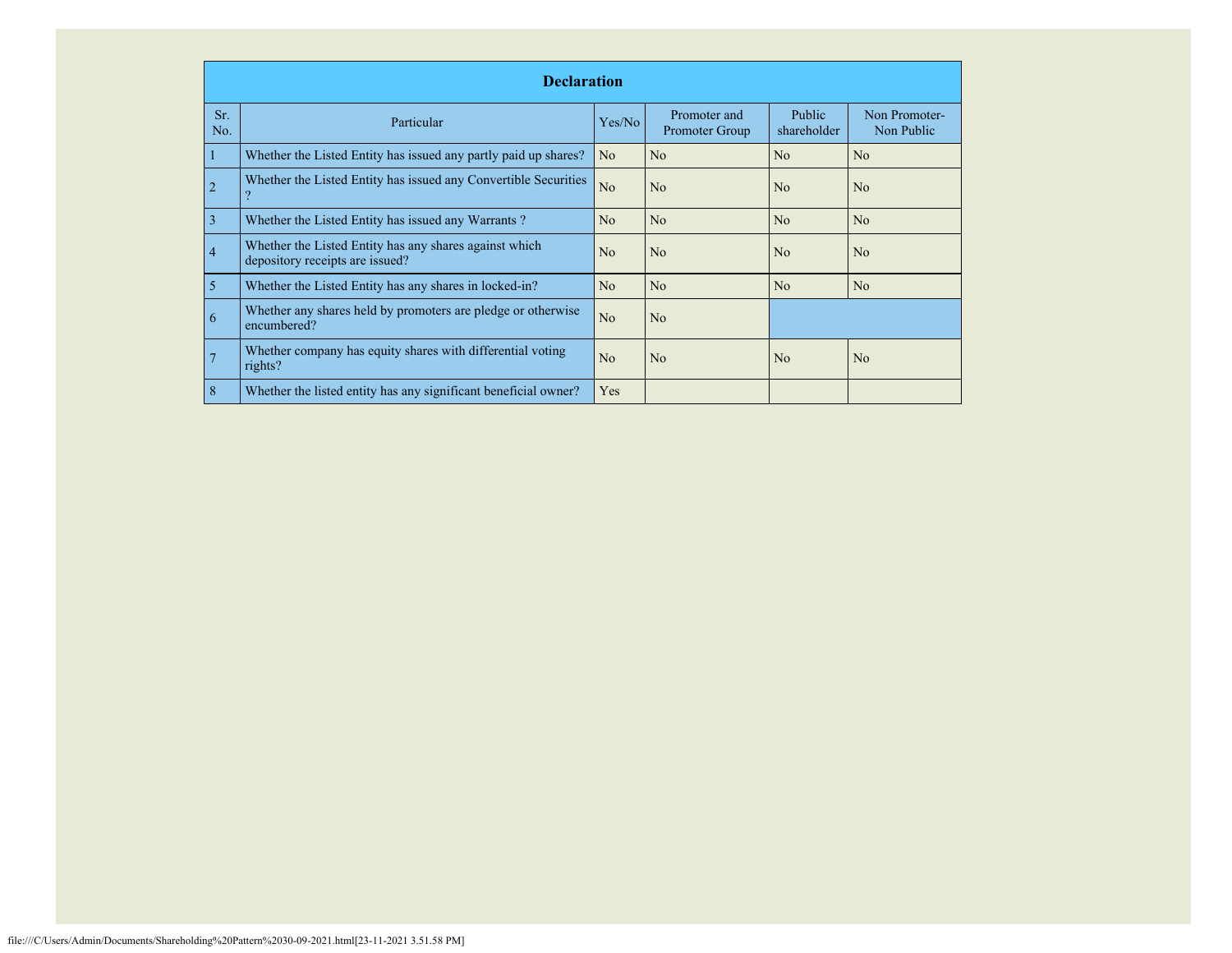|                         |                                                |                                  |                                  |                                 |                                                                  |                                                 | <b>Table I - Summary Statement holding of specified securities</b>                        |                                                                  |               |           |                                   |
|-------------------------|------------------------------------------------|----------------------------------|----------------------------------|---------------------------------|------------------------------------------------------------------|-------------------------------------------------|-------------------------------------------------------------------------------------------|------------------------------------------------------------------|---------------|-----------|-----------------------------------|
|                         | Category<br>$\sigma$ f<br>shareholder<br>(II)  | Nos. Of<br>shareholders<br>(III) | No. of                           | No. Of<br>Partly                | No. Of<br>shares<br>underlying<br>Depository<br>Receipts<br>(VI) | Total nos.                                      | Shareholding<br>as a % of total                                                           | Number of Voting Rights held in each<br>class of securities (IX) |               |           |                                   |
| Category<br>$($ $($ $)$ |                                                |                                  | fully paid                       | paid-<br>up                     |                                                                  | shares held<br>$(VII) =$<br>$(IV)+(V)+$<br>(VI) | no. of shares<br>(calculated as<br>per SCRR,<br>1957) (VIII)<br>As a $%$ of<br>$(A+B+C2)$ | No of Voting (XIV) Rights                                        |               |           |                                   |
|                         |                                                |                                  | up equity<br>shares held<br>(IV) | equity<br>shares<br>held<br>(V) |                                                                  |                                                 |                                                                                           | Class eg:<br>X                                                   | Class<br>eg:y | Total     | Total as<br>$a\%$ of<br>$(A+B+C)$ |
| (A)                     | Promoter<br>$\&$<br>Promoter<br>Group          | 16                               | 156537480                        |                                 |                                                                  | 156537480                                       | 69.05                                                                                     | 156537480                                                        |               | 156537480 | 69.05                             |
| (B)                     | Public                                         | 41789                            | 70168270                         |                                 |                                                                  | 70168270                                        | 30.95                                                                                     | 70168270                                                         |               | 70168270  | 30.95                             |
| (C)                     | <b>Non</b><br>Promoter-<br>Non Public          |                                  |                                  |                                 |                                                                  |                                                 |                                                                                           |                                                                  |               |           |                                   |
| (C1)                    | <b>Shares</b><br>underlying<br><b>DRs</b>      |                                  |                                  |                                 |                                                                  |                                                 |                                                                                           |                                                                  |               |           |                                   |
| (C2)                    | Shares held<br>by<br>Employee<br><b>Trusts</b> |                                  |                                  |                                 |                                                                  |                                                 |                                                                                           |                                                                  |               |           |                                   |
|                         | Total                                          | 41805                            | 226705750                        |                                 |                                                                  | 226705750                                       | 100                                                                                       | 226705750                                                        |               | 226705750 | 100                               |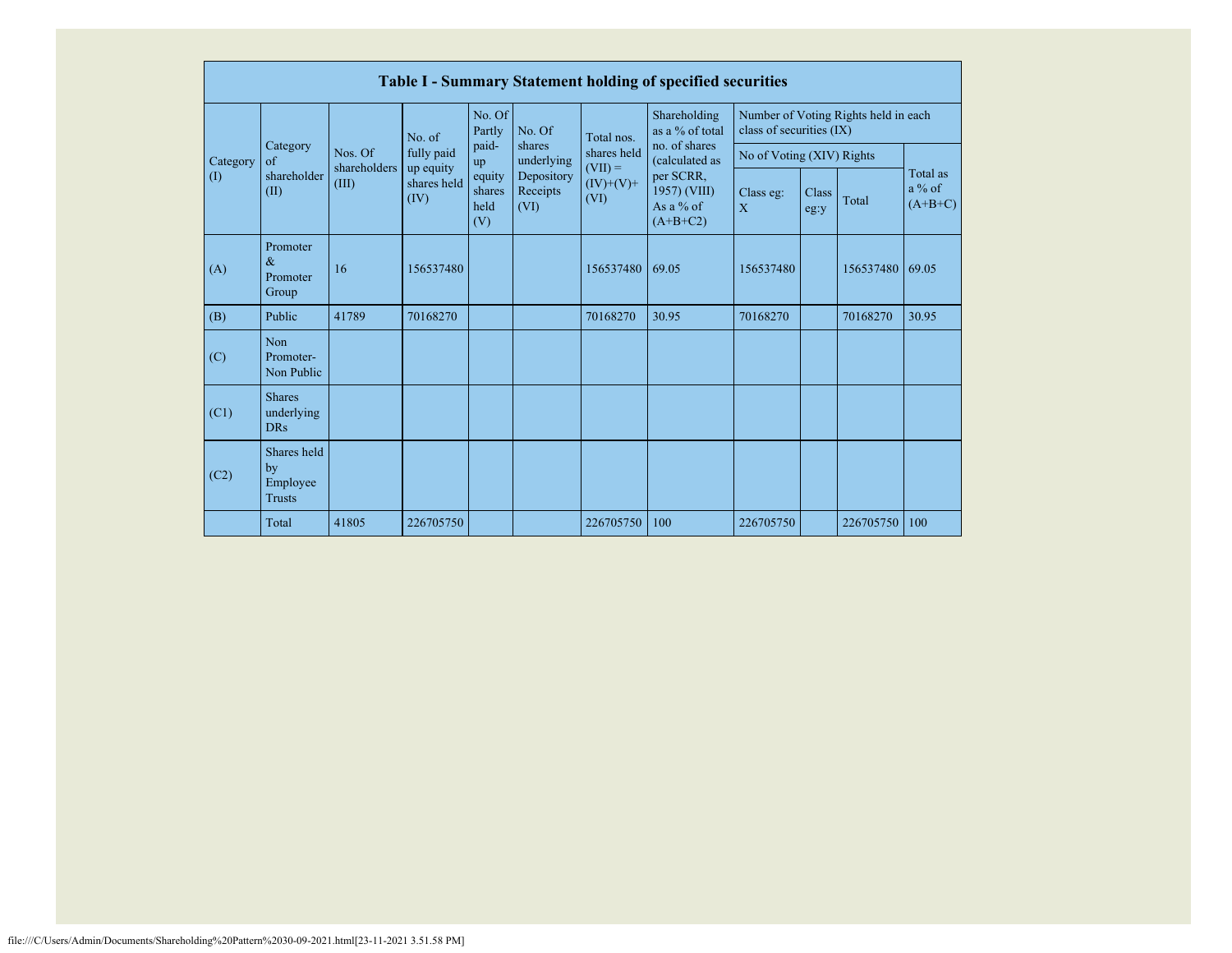|                            | Table I - Summary Statement holding of specified securities |                                                      |                                       |                                                                                                                                                  |                                                                                    |                                                    |            |                                                                               |                                |                                       |
|----------------------------|-------------------------------------------------------------|------------------------------------------------------|---------------------------------------|--------------------------------------------------------------------------------------------------------------------------------------------------|------------------------------------------------------------------------------------|----------------------------------------------------|------------|-------------------------------------------------------------------------------|--------------------------------|---------------------------------------|
| Category                   | Category<br>$\alpha$ f                                      | No. Of<br><b>Shares</b><br>Underlying<br>Outstanding | No. of<br><b>Shares</b><br>Underlying | No. Of Shares<br>Underlying<br>Outstanding<br>convertible                                                                                        | Shareholding, as a %<br>assuming full<br>conversion of<br>convertible securities ( | Number of<br>Locked in<br>shares (XII)             |            | Number of<br><b>Shares</b><br>pledged or<br>otherwise<br>encumbered<br>(XIII) |                                | Number of<br>equity shares<br>held in |
| $\left( \mathrm{I}\right)$ | shareholder<br>(II)                                         | convertible<br>securities<br>(X)                     | Outstanding<br>Warrants<br>$(X_i)$    | securities and<br>as a percentage of<br>diluted share capital)<br>No. Of<br>$(XI) = (VII)+(X) As a$<br>Warrants $(Xi)$<br>% of $(A+B+C2)$<br>(a) | No.<br>(a)                                                                         | As $a$<br>$%$ of<br>total<br>Shares<br>held<br>(b) | No.<br>(a) | As a<br>$%$ of<br>total<br>Shares<br>held<br>(b)                              | dematerialized<br>form $(XIV)$ |                                       |
| (A)                        | Promoter<br>$\&$<br>Promoter<br>Group                       |                                                      |                                       |                                                                                                                                                  | 69.05                                                                              |                                                    |            |                                                                               |                                | 156537480                             |
| (B)                        | Public                                                      |                                                      |                                       |                                                                                                                                                  | 30.95                                                                              |                                                    |            |                                                                               |                                | 67107140                              |
| (C)                        | Non<br>Promoter-<br>Non Public                              |                                                      |                                       |                                                                                                                                                  |                                                                                    |                                                    |            |                                                                               |                                |                                       |
| (C1)                       | <b>Shares</b><br>underlying<br>DR <sub>s</sub>              |                                                      |                                       |                                                                                                                                                  |                                                                                    |                                                    |            |                                                                               |                                |                                       |
| (C2)                       | Shares held<br>by<br>Employee<br><b>Trusts</b>              |                                                      |                                       |                                                                                                                                                  |                                                                                    |                                                    |            |                                                                               |                                |                                       |
|                            | Total                                                       |                                                      |                                       |                                                                                                                                                  | 100                                                                                |                                                    |            |                                                                               |                                | 223644620                             |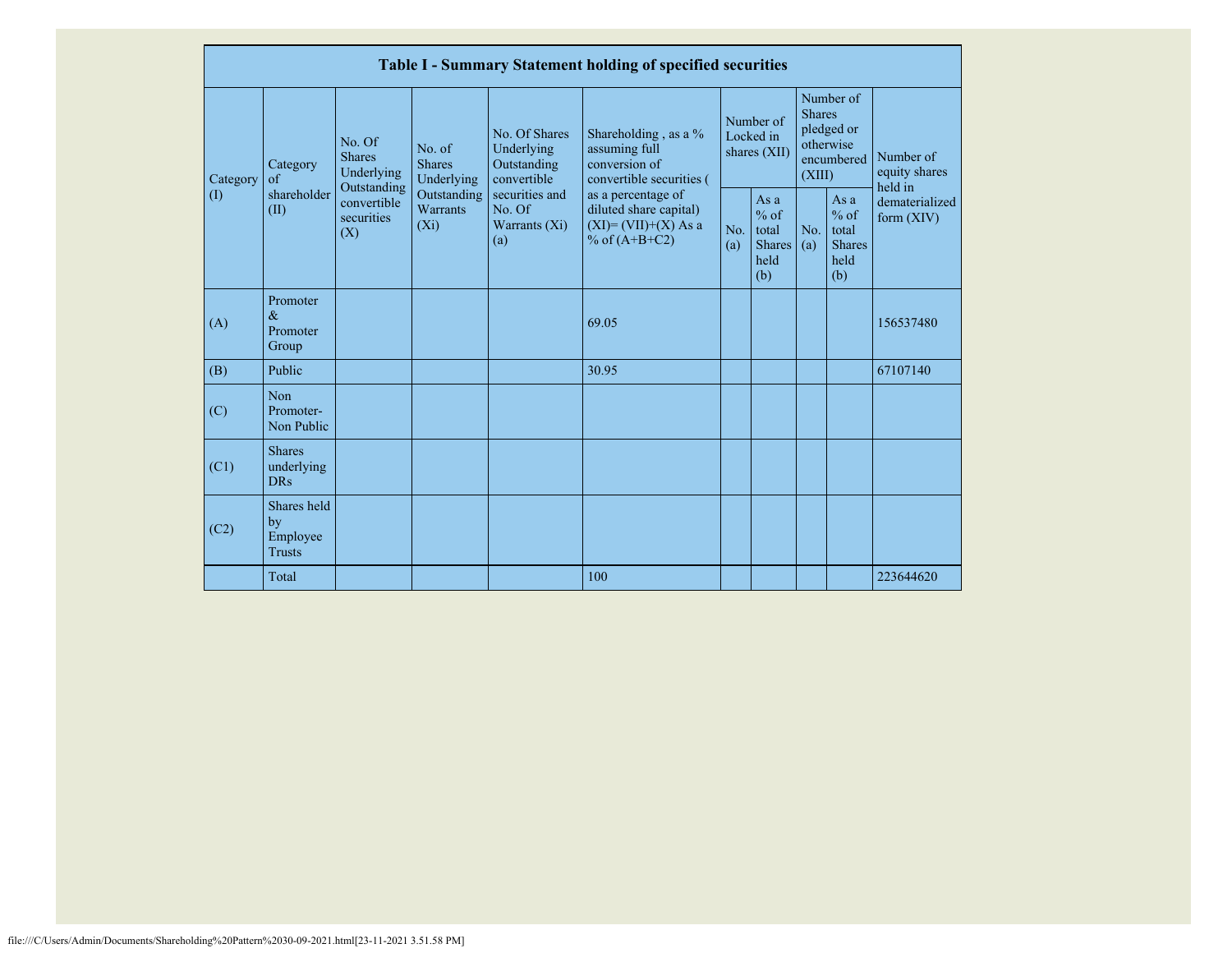|                                                                                                | Table II - Statement showing shareholding pattern of the Promoter and Promoter Group                    |                                  |                                                |                                                |                                              |                                                 |                                                                           |                           |               |                                      |                                              |
|------------------------------------------------------------------------------------------------|---------------------------------------------------------------------------------------------------------|----------------------------------|------------------------------------------------|------------------------------------------------|----------------------------------------------|-------------------------------------------------|---------------------------------------------------------------------------|---------------------------|---------------|--------------------------------------|----------------------------------------------|
|                                                                                                |                                                                                                         |                                  |                                                | No.<br><b>Of</b>                               |                                              |                                                 | Shareholding<br>as a % of                                                 | class of securities (IX)  |               | Number of Voting Rights held in each |                                              |
|                                                                                                |                                                                                                         |                                  | No. of                                         | Partly                                         | No. Of<br>shares                             | Total nos.                                      | total no. of<br>shares                                                    | No of Voting (XIV) Rights |               |                                      | Total                                        |
| Sr.                                                                                            | Category &<br>Name of the<br>Shareholders (I)                                                           | Nos. Of<br>shareholders<br>(III) | fully paid<br>up equity<br>shares held<br>(IV) | paid-<br>up<br>equity<br>shares<br>held<br>(V) | underlying<br>Depository<br>Receipts<br>(VI) | shares held<br>$(VII) =$<br>$(IV)+(V)+$<br>(VI) | (calculated<br>as per<br>SCRR,<br>1957) (VIII)<br>As a % of<br>$(A+B+C2)$ | Class eg:<br>$\mathbf X$  | Class<br>eg:y | Total                                | as a $\%$<br>of<br>Total<br>Voting<br>rights |
| $\mathbf{A}$                                                                                   | Table II - Statement showing shareholding pattern of the Promoter and Promoter Group                    |                                  |                                                |                                                |                                              |                                                 |                                                                           |                           |               |                                      |                                              |
| (1)                                                                                            | Indian                                                                                                  |                                  |                                                |                                                |                                              |                                                 |                                                                           |                           |               |                                      |                                              |
| (a)                                                                                            | Individuals/Hindu<br>undivided Family                                                                   | 9                                | 66254459                                       |                                                |                                              | 66254459                                        | 29.22                                                                     | 66254459                  |               | 66254459                             | 29.22                                        |
| (d)                                                                                            | Any Other<br>(specify)                                                                                  | $\overline{7}$                   | 90283021                                       |                                                |                                              | 90283021                                        | 39.82                                                                     | 90283021                  |               | 90283021                             | 39.82                                        |
| Sub-Total<br>(A)(1)                                                                            |                                                                                                         | 16                               | 156537480                                      |                                                |                                              | 156537480                                       | 69.05                                                                     | 156537480                 |               | 156537480                            | 69.05                                        |
| (2)                                                                                            | Foreign                                                                                                 |                                  |                                                |                                                |                                              |                                                 |                                                                           |                           |               |                                      |                                              |
| Total<br>Shareholding<br>of Promoter<br>and<br>Promoter<br>Group $(A)=$<br>$(A)(1)+(A)$<br>(2) |                                                                                                         | 16                               | 156537480                                      |                                                |                                              | 156537480 69.05                                 |                                                                           | 156537480                 |               | 156537480 69.05                      |                                              |
| $\, {\bf B}$                                                                                   | Table III - Statement showing shareholding pattern of the Public shareholder                            |                                  |                                                |                                                |                                              |                                                 |                                                                           |                           |               |                                      |                                              |
| (1)                                                                                            | Institutions                                                                                            |                                  |                                                |                                                |                                              |                                                 |                                                                           |                           |               |                                      |                                              |
| (a)                                                                                            | <b>Mutual Funds</b>                                                                                     | $\overline{2}$                   | 20120                                          |                                                |                                              | 20120                                           | 0.01                                                                      | 20120                     |               | 20120                                | 0.01                                         |
| (e)                                                                                            | Foreign Portfolio<br>Investors                                                                          | 13                               | 1235758                                        |                                                |                                              | 1235758                                         | 0.55                                                                      | 1235758                   |               | 1235758                              | 0.55                                         |
| (f)                                                                                            | Financial<br>Institutions/<br><b>Banks</b>                                                              | 5                                | 19500                                          |                                                |                                              | 19500                                           | 0.01                                                                      | 19500                     |               | 19500                                | 0.01                                         |
| Sub-Total<br>(B)(1)                                                                            |                                                                                                         | 20                               | 1275378                                        |                                                |                                              | 1275378                                         | 0.56                                                                      | 1275378                   |               | 1275378                              | 0.56                                         |
| (3)                                                                                            | Non-institutions                                                                                        |                                  |                                                |                                                |                                              |                                                 |                                                                           |                           |               |                                      |                                              |
| (a(i))                                                                                         | Individuals -<br>i.Individual<br>shareholders<br>holding nominal<br>share capital up<br>to Rs. 2 lakhs. | 39940                            | 48316828                                       |                                                |                                              | 48316828                                        | 21.31                                                                     | 48316828                  |               | 48316828                             | 21.31                                        |

file:///C/Users/Admin/Documents/Shareholding%20Pattern%2030-09-2021.html[23-11-2021 3.51.58 PM]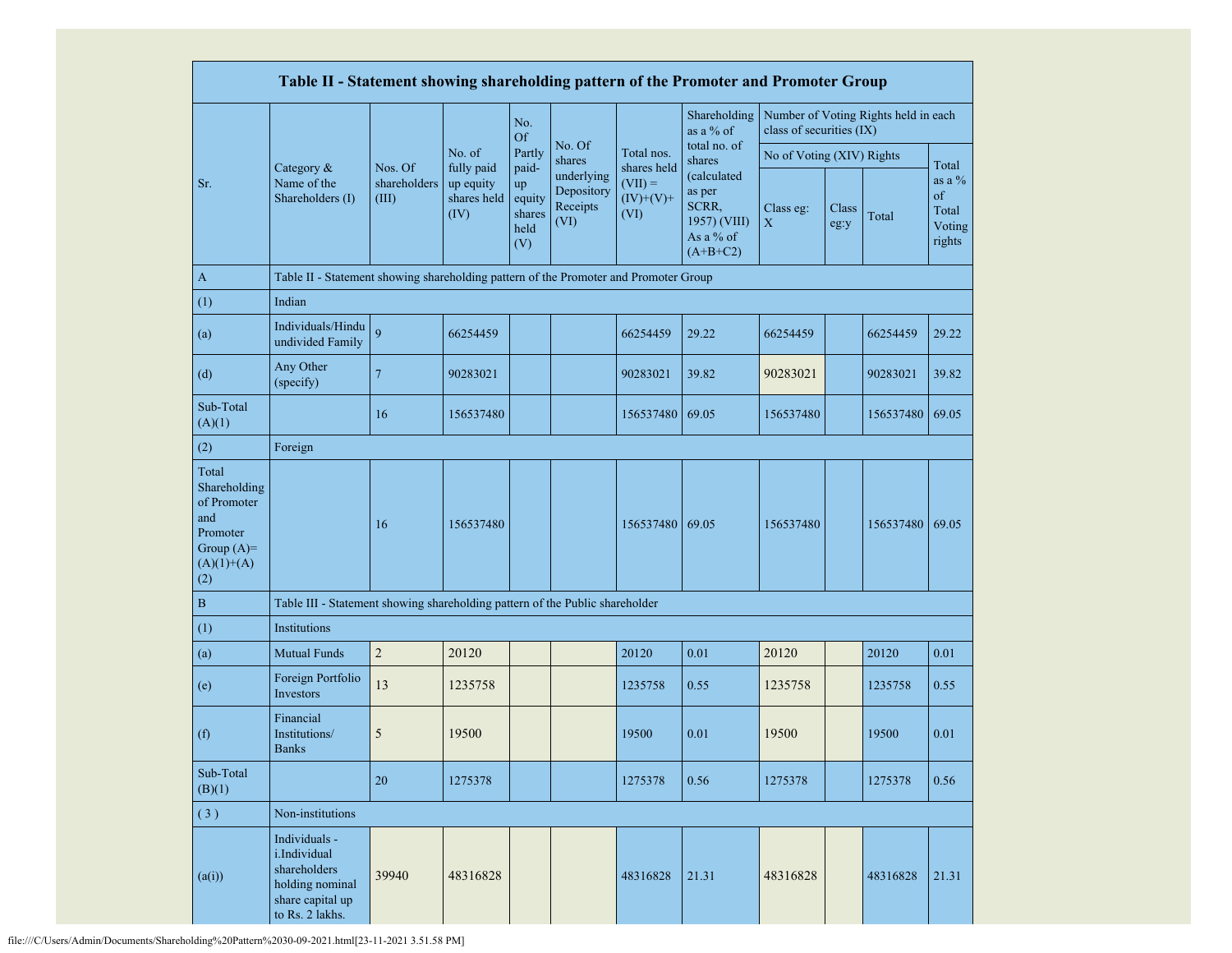| (a(ii))                                                                       | Individuals - ii.<br>Individual<br>shareholders<br>holding nominal<br>share capital in<br>excess of Rs. 2<br>lakhs. | 12    | 4278012   |  | 4278012   | 1.89  | 4278012   | 4278012   | 1.89  |
|-------------------------------------------------------------------------------|---------------------------------------------------------------------------------------------------------------------|-------|-----------|--|-----------|-------|-----------|-----------|-------|
| (e)                                                                           | Any Other<br>(specify)                                                                                              | 1817  | 16298052  |  | 16298052  | 7.19  | 16298052  | 16298052  | 7.19  |
| Sub-Total<br>(B)(3)                                                           |                                                                                                                     | 41769 | 68892892  |  | 68892892  | 30.39 | 68892892  | 68892892  | 30.39 |
| <b>Total Public</b><br>Shareholding<br>$(B)= (B)(1) +$<br>$(B)(2)+(B)$<br>(3) |                                                                                                                     | 41789 | 70168270  |  | 70168270  | 30.95 | 70168270  | 70168270  | 30.95 |
| $\mathbf C$                                                                   | Table IV - Statement showing shareholding pattern of the Non Promoter- Non Public shareholder                       |       |           |  |           |       |           |           |       |
| Total (<br>$A+B+C2$ )                                                         |                                                                                                                     | 41805 | 226705750 |  | 226705750 | 100   | 226705750 | 226705750 | 100   |
| Total<br>$(A+B+C)$                                                            |                                                                                                                     | 41805 | 226705750 |  | 226705750 | 100   | 226705750 | 226705750 | 100   |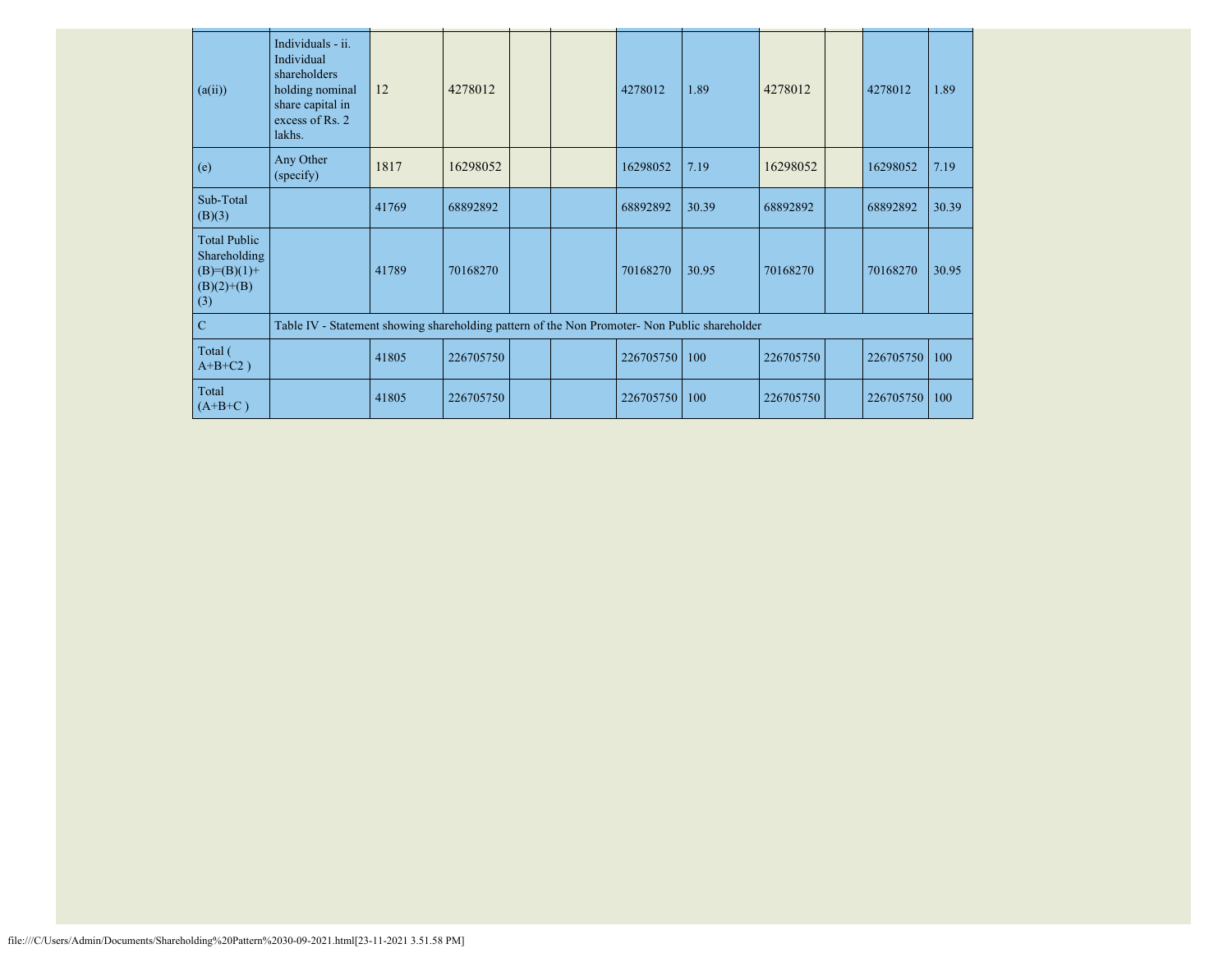|                                                                                         |                                                 |                                                  |                                                                 | Table II - Statement showing shareholding pattern of the Promoter and Promoter Group                                 |            |                                                         |            |                                                                  |                                         |
|-----------------------------------------------------------------------------------------|-------------------------------------------------|--------------------------------------------------|-----------------------------------------------------------------|----------------------------------------------------------------------------------------------------------------------|------------|---------------------------------------------------------|------------|------------------------------------------------------------------|-----------------------------------------|
|                                                                                         | No. Of<br><b>Shares</b><br>Underlying           | No. of<br><b>Shares</b>                          | No. Of Shares<br>Underlying<br>Outstanding                      | Shareholding, as a %<br>assuming full<br>conversion of                                                               |            | Number of<br>Locked in<br>shares (XII)                  |            | Number of Shares<br>pledged or<br>otherwise<br>encumbered (XIII) | Number of<br>equity shares              |
| Sr.                                                                                     | Outstanding<br>convertible<br>securities<br>(X) | Underlying<br>Outstanding<br>Warrants<br>$(X_i)$ | convertible<br>securities and<br>No. Of<br>Warrants (Xi)<br>(a) | convertible securities (<br>as a percentage of<br>diluted share capital)<br>$(XI)=(VII)+(X) As a$<br>% of $(A+B+C2)$ | No.<br>(a) | As a<br>$%$ of<br>total<br><b>Shares</b><br>held<br>(b) | No.<br>(a) | As a % of total<br>Shares held<br>(b)                            | held in<br>dematerialized<br>form (XIV) |
| $\mathbf{A}$                                                                            |                                                 |                                                  |                                                                 | Table II - Statement showing shareholding pattern of the Promoter and Promoter Group                                 |            |                                                         |            |                                                                  |                                         |
| (1)                                                                                     | Indian                                          |                                                  |                                                                 |                                                                                                                      |            |                                                         |            |                                                                  |                                         |
| (a)                                                                                     |                                                 |                                                  |                                                                 | 29.22                                                                                                                |            |                                                         |            |                                                                  | 66254459                                |
| (d)                                                                                     |                                                 |                                                  |                                                                 | 39.82                                                                                                                |            |                                                         |            |                                                                  | 90283021                                |
| Sub-Total (A)<br>(1)                                                                    |                                                 |                                                  |                                                                 | 69.05                                                                                                                |            |                                                         |            |                                                                  | 156537480                               |
| (2)                                                                                     | Foreign                                         |                                                  |                                                                 |                                                                                                                      |            |                                                         |            |                                                                  |                                         |
| Total<br>Shareholding<br>of Promoter<br>and Promoter<br>Group $(A)=$<br>$(A)(1)+(A)(2)$ |                                                 |                                                  |                                                                 | 69.05                                                                                                                |            |                                                         |            |                                                                  | 156537480                               |
| $\, {\bf B}$                                                                            |                                                 |                                                  |                                                                 | Table III - Statement showing shareholding pattern of the Public shareholder                                         |            |                                                         |            |                                                                  |                                         |
| (1)                                                                                     | Institutions                                    |                                                  |                                                                 |                                                                                                                      |            |                                                         |            |                                                                  |                                         |
| (a)                                                                                     |                                                 |                                                  |                                                                 | 0.01                                                                                                                 |            |                                                         |            |                                                                  | 8870                                    |
| (e)                                                                                     |                                                 |                                                  |                                                                 | 0.55                                                                                                                 |            |                                                         |            |                                                                  | 1235758                                 |
| (f)                                                                                     |                                                 |                                                  |                                                                 | 0.01                                                                                                                 |            |                                                         |            |                                                                  | 9250                                    |
| Sub-Total (B)<br>(1)                                                                    |                                                 |                                                  |                                                                 | 0.56                                                                                                                 |            |                                                         |            |                                                                  | 1253878                                 |
| (3)                                                                                     | Non-institutions                                |                                                  |                                                                 |                                                                                                                      |            |                                                         |            |                                                                  |                                         |
| (a(i))                                                                                  |                                                 |                                                  |                                                                 | 21.31                                                                                                                |            |                                                         |            |                                                                  | 45282068                                |
| (a(ii))                                                                                 |                                                 |                                                  |                                                                 | 1.89                                                                                                                 |            |                                                         |            |                                                                  | 4278012                                 |
| (e)                                                                                     |                                                 |                                                  |                                                                 | 7.19                                                                                                                 |            |                                                         |            |                                                                  | 16293182                                |
| Sub-Total (B)<br>(3)                                                                    |                                                 |                                                  |                                                                 | 30.39                                                                                                                |            |                                                         |            |                                                                  | 65853262                                |
| <b>Total Public</b><br>Shareholding<br>$(B)=(B)(1)+$<br>$(B)(2)+(B)(3)$                 |                                                 |                                                  |                                                                 | 30.95                                                                                                                |            |                                                         |            |                                                                  | 67107140                                |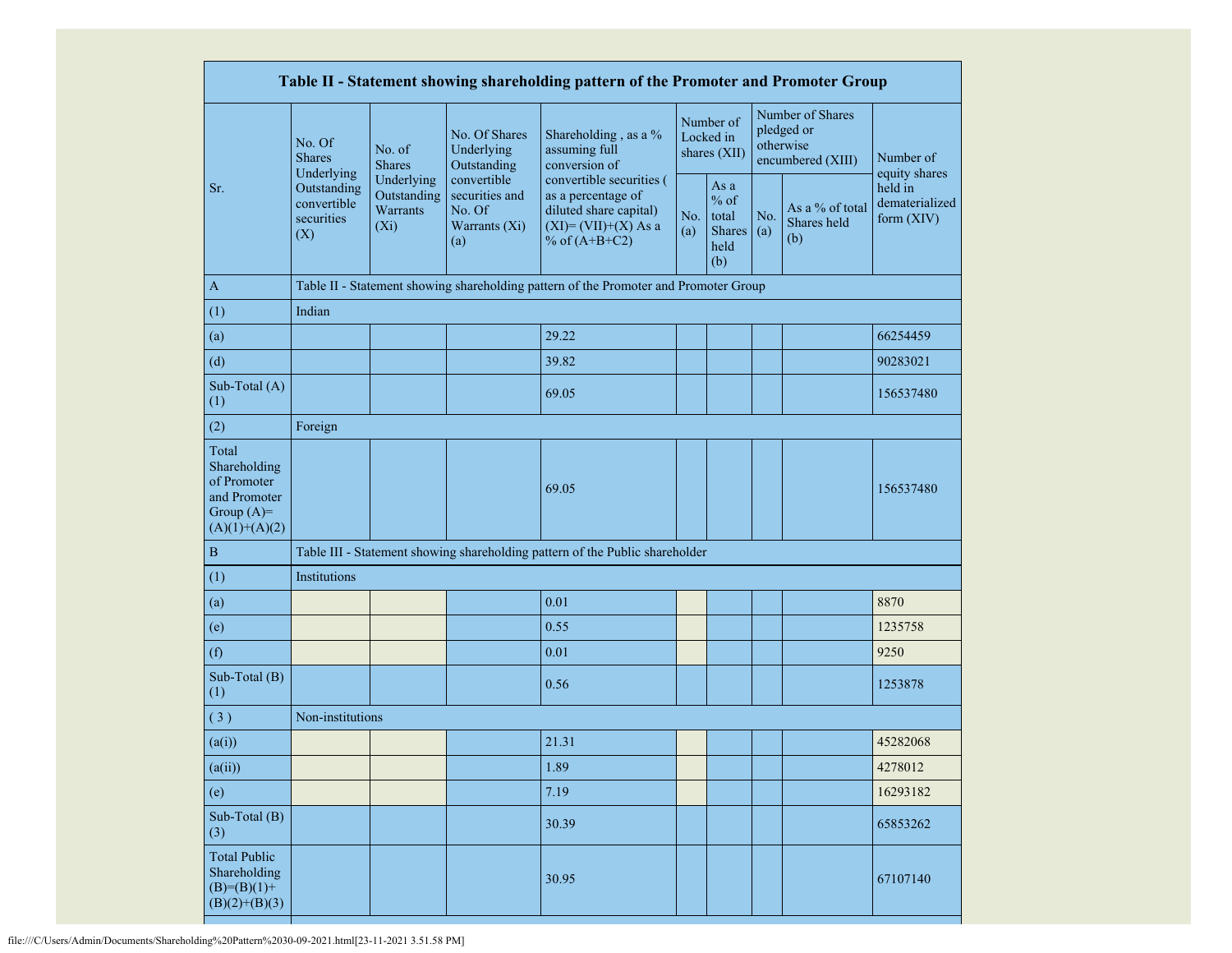| $\overline{C}$                                                                                              | Table IV - Statement showing shareholding pattern of the Non Promoter- Non Public shareholder |  |  |  |  |  |  |  |  |
|-------------------------------------------------------------------------------------------------------------|-----------------------------------------------------------------------------------------------|--|--|--|--|--|--|--|--|
| Total                                                                                                       | 223644620                                                                                     |  |  |  |  |  |  |  |  |
| $A+B+C2$ )                                                                                                  | 100                                                                                           |  |  |  |  |  |  |  |  |
| Total                                                                                                       | 100                                                                                           |  |  |  |  |  |  |  |  |
| $(A+B+C)$                                                                                                   | 223644620                                                                                     |  |  |  |  |  |  |  |  |
| Textual<br>Disclosure of notes on shareholding pattern for company remarks explanatory<br>Information $(1)$ |                                                                                               |  |  |  |  |  |  |  |  |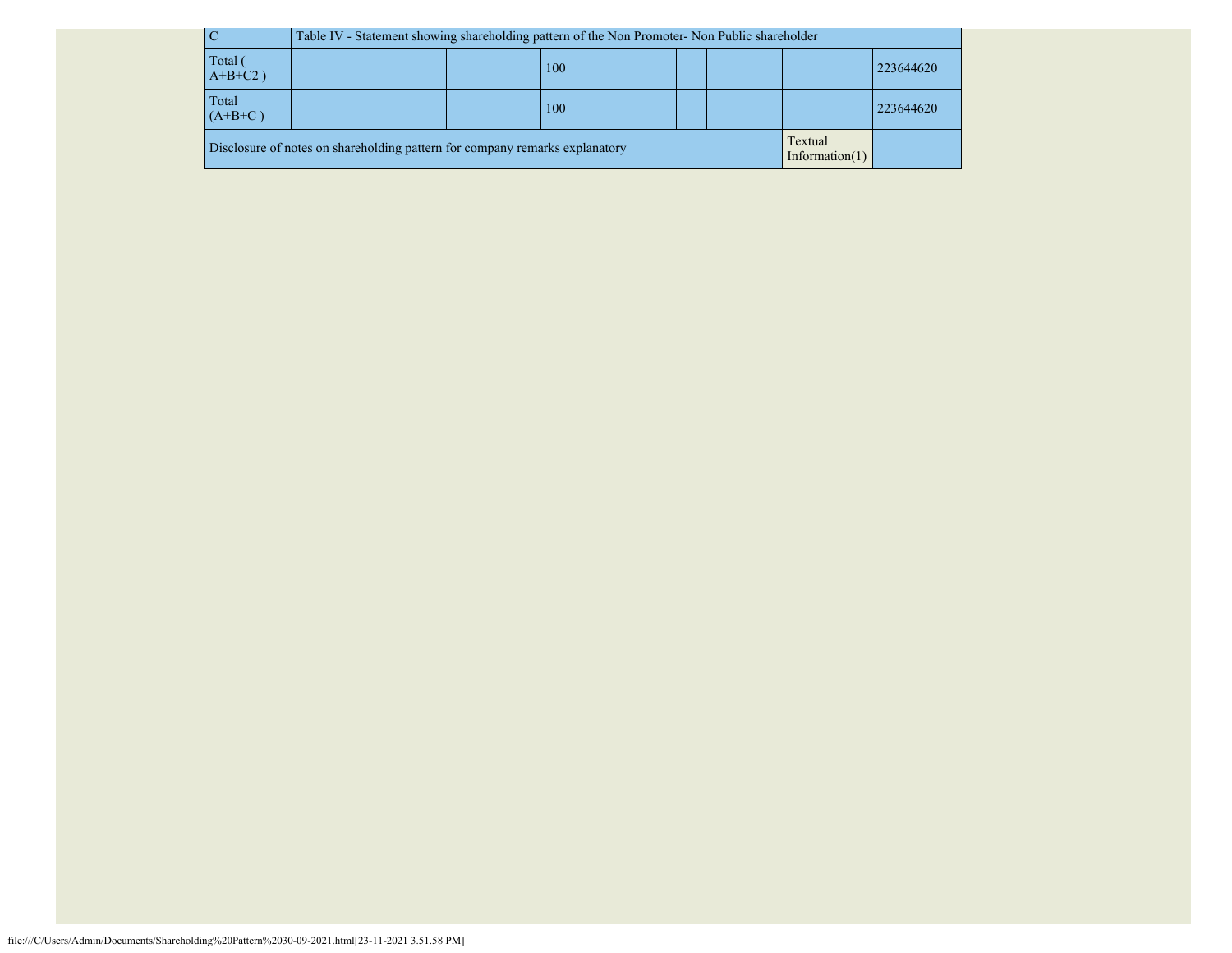| <b>Text Block</b>     |                                                                                                                                                                                                                                                                                                                                                                                                                                                                                                                                                                                                                                                                                      |  |  |  |  |  |  |  |
|-----------------------|--------------------------------------------------------------------------------------------------------------------------------------------------------------------------------------------------------------------------------------------------------------------------------------------------------------------------------------------------------------------------------------------------------------------------------------------------------------------------------------------------------------------------------------------------------------------------------------------------------------------------------------------------------------------------------------|--|--|--|--|--|--|--|
| Textual Information() | Mr. Vinod Haritwal and Mr. Rameshkumar More does not fall within the ambit of definition of Promoter<br>or Promoter Group as defined under SEBI (Issue of capital and disclosure requirements) Regulations,<br>2018 and the Company have applied for Reclassification of them along with others from Promoter and<br>Promoter group category to Public Category. As on date, the said application is pending with BSE. The<br>Company have also applied for Reclassification of Mrs. Manisha Dujodwala, Mrs. Shivani Rajgarhia<br>and M/s Waluj Beverages LLP from Promoter and Promoter group category to Public Category. As on<br>date, the said application is pending with BSE. |  |  |  |  |  |  |  |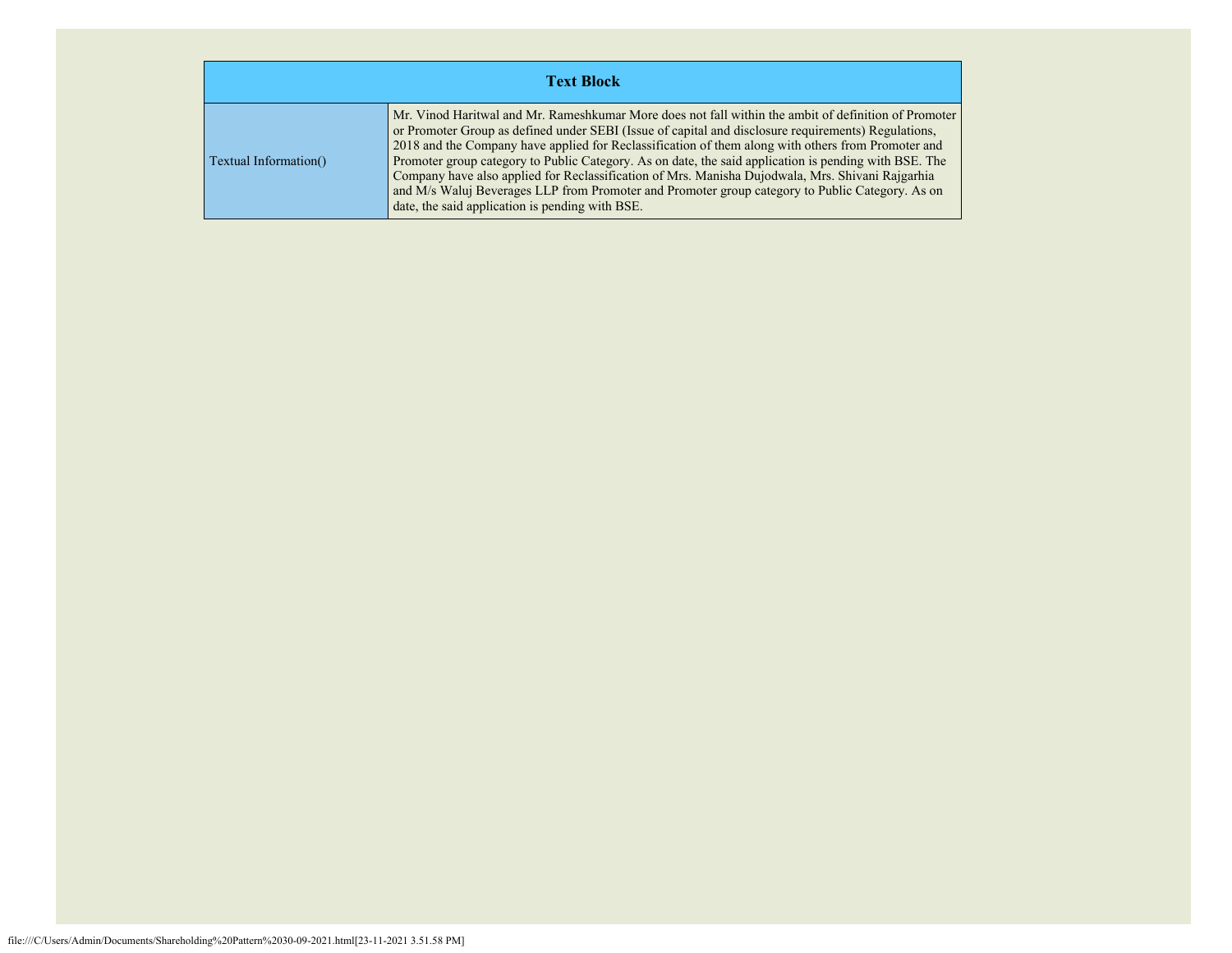| <b>Individuals/Hindu undivided Family</b>                                                                            |                            |                     |               |                |                            |              |                         |  |  |
|----------------------------------------------------------------------------------------------------------------------|----------------------------|---------------------|---------------|----------------|----------------------------|--------------|-------------------------|--|--|
| Searial No.                                                                                                          | $\mathbf{1}$               | $\overline{c}$      | $\mathfrak z$ | $\overline{4}$ | 5                          | 6            | $\boldsymbol{7}$        |  |  |
| Name of the<br>Shareholders (I)                                                                                      | Umeshkumar<br>Nandlal More | Niraj Kumar<br>More | Premlata More | Yash More      | Aman<br>Nirajkumar<br>More | Pallavi More | Niraj Kumar<br>More Huf |  |  |
| PAN(II)                                                                                                              | AACPM6443R                 | AADPM7225Q          | AANPM5792L    | CNYPM7175B     | CNYPM7177D                 | AEDPM0567P   | AAAHN2180A              |  |  |
| No. of fully paid<br>up equity shares<br>held (IV)                                                                   | 22805999                   | 17852106            | 12724455      | 4758060        | 4758060                    | 3149409      | 173650                  |  |  |
| No. Of Partly<br>paid-up equity<br>shares held (V)                                                                   |                            |                     |               |                |                            |              |                         |  |  |
| No. Of shares<br>underlying<br>Depository<br>Receipts (VI)                                                           |                            |                     |               |                |                            |              |                         |  |  |
| Total nos. shares<br>held $(VII) =$<br>$(IV)+(V)+(VI)$                                                               | 22805999                   | 17852106            | 12724455      | 4758060        | 4758060                    | 3149409      | 173650                  |  |  |
| Shareholding as a<br>% of total no. of<br>shares (calculated<br>as per SCRR,<br>1957) (VIII) As a<br>% of $(A+B+C2)$ | 10.06                      | 7.87                | 5.61          | 2.1            | 2.1                        | 1.39         | 0.08                    |  |  |
| Number of Voting Rights held in each class of securities (IX)                                                        |                            |                     |               |                |                            |              |                         |  |  |
| Class eg: $X$                                                                                                        | 22805999                   | 17852106            | 12724455      | 4758060        | 4758060                    | 3149409      | 173650                  |  |  |
| Class eg:y                                                                                                           |                            |                     |               |                |                            |              |                         |  |  |
| Total                                                                                                                | 22805999                   | 17852106            | 12724455      | 4758060        | 4758060                    | 3149409      | 173650                  |  |  |
| Total as a % of<br><b>Total Voting</b><br>rights                                                                     | 10.06                      | 7.87                | 5.61          | 2.1            | 2.1                        | 1.39         | 0.08                    |  |  |
| No. Of Shares<br>Underlying<br>Outstanding<br>convertible<br>securities (X)                                          |                            |                     |               |                |                            |              |                         |  |  |
| No. of Shares<br>Underlying<br>Outstanding<br>Warrants (Xi)                                                          |                            |                     |               |                |                            |              |                         |  |  |
| No. Of Shares<br>Underlying<br>Outstanding                                                                           |                            |                     |               |                |                            |              |                         |  |  |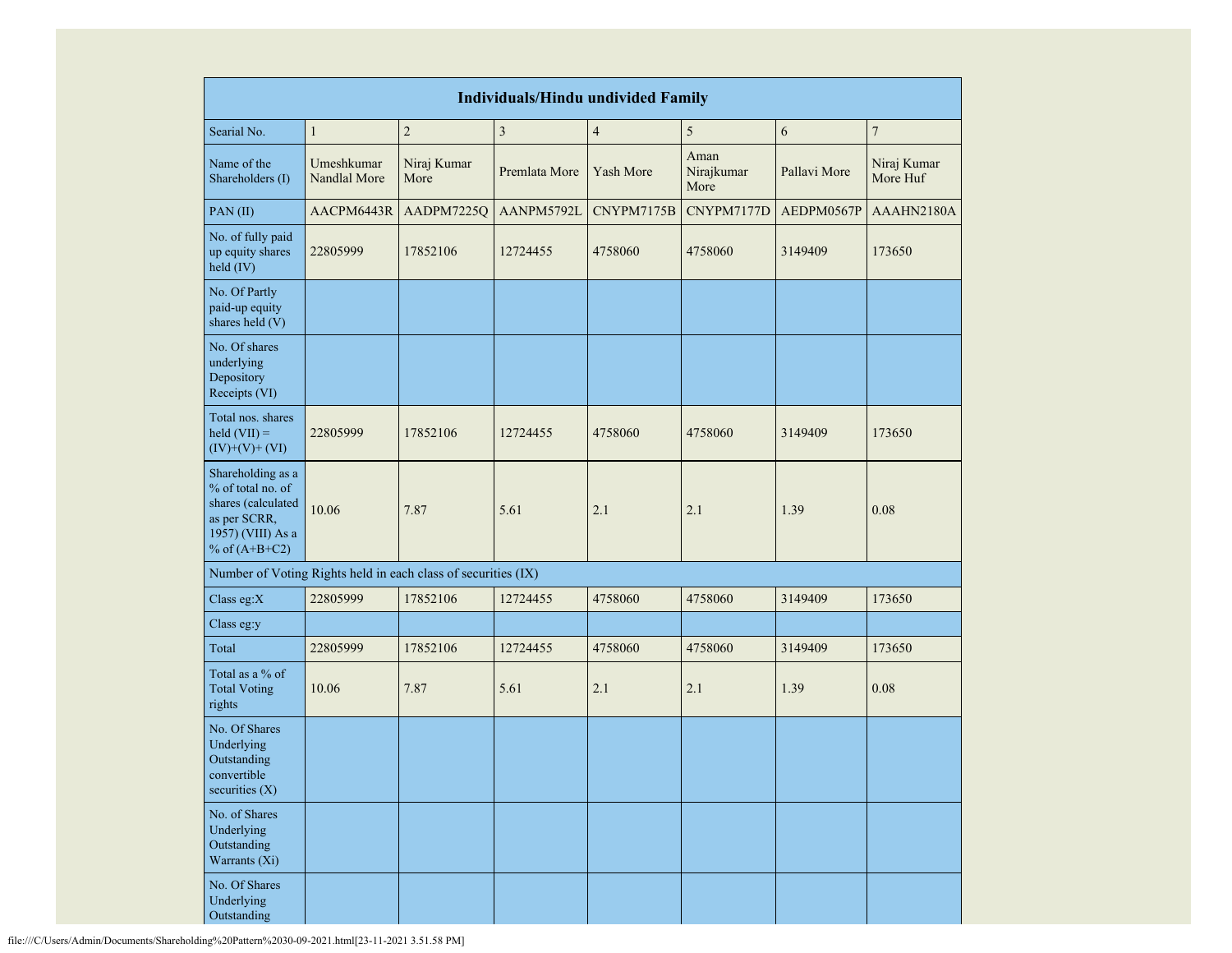| convertible<br>securities and No.<br>Of Warrants $(X_i)$<br>(a)                                                                                                                               |          |          |                   |                   |                   |                   |                   |
|-----------------------------------------------------------------------------------------------------------------------------------------------------------------------------------------------|----------|----------|-------------------|-------------------|-------------------|-------------------|-------------------|
| Shareholding, as<br>a $\%$ assuming full<br>conversion of<br>convertible<br>securities (as a<br>percentage of<br>diluted share<br>capital) $(XI)=$<br>$(VII)+(Xi)(a)$ As<br>a % of $(A+B+C2)$ | 10.06    | 7.87     | 5.61              | 2.1               | 2.1               | 1.39              | 0.08              |
| Number of Locked in shares (XII)                                                                                                                                                              |          |          |                   |                   |                   |                   |                   |
| No. (a)                                                                                                                                                                                       |          |          |                   |                   |                   |                   |                   |
| As a % of total<br>Shares held (b)                                                                                                                                                            |          |          |                   |                   |                   |                   |                   |
| Number of Shares pledged or otherwise encumbered (XIII)                                                                                                                                       |          |          |                   |                   |                   |                   |                   |
| No. (a)                                                                                                                                                                                       |          |          |                   |                   |                   |                   |                   |
| As a % of total<br>Shares held (b)                                                                                                                                                            |          |          |                   |                   |                   |                   |                   |
| Number of equity<br>shares held in<br>dematerialized<br>form (XIV)                                                                                                                            | 22805999 | 17852106 | 12724455          | 4758060           | 4758060           | 3149409           | 173650            |
| Reason for not providing PAN                                                                                                                                                                  |          |          |                   |                   |                   |                   |                   |
| Reason for not<br>providing PAN                                                                                                                                                               |          |          |                   |                   |                   |                   |                   |
| Shareholder type                                                                                                                                                                              | Promoter | Promoter | Promoter<br>Group | Promoter<br>Group | Promoter<br>Group | Promoter<br>Group | Promoter<br>Group |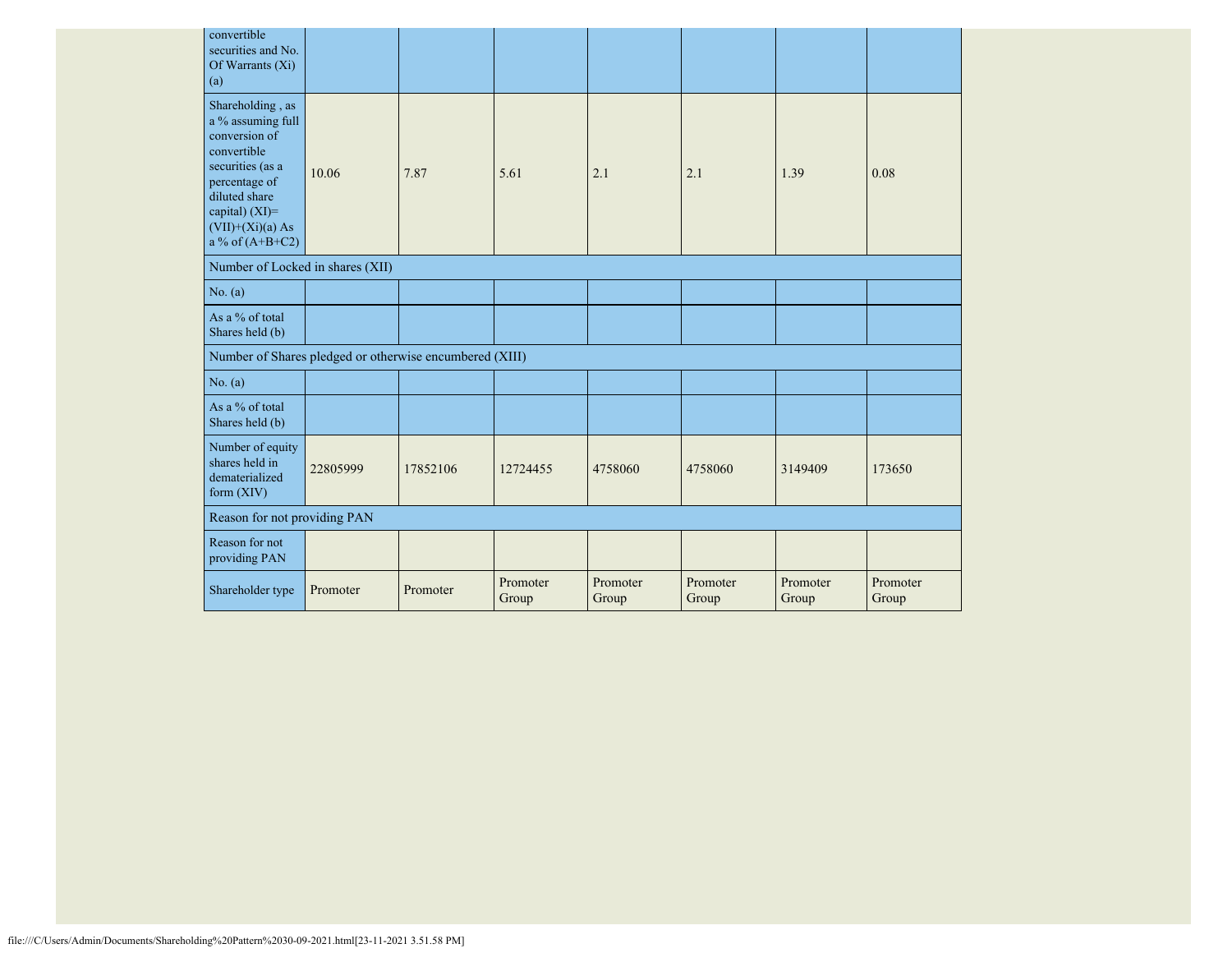|                                                                                                                      | <b>Individuals/Hindu undivided Family</b>                     |                  |                       |  |  |  |  |  |  |  |
|----------------------------------------------------------------------------------------------------------------------|---------------------------------------------------------------|------------------|-----------------------|--|--|--|--|--|--|--|
| Searial No.                                                                                                          | $\,8\,$                                                       | $\boldsymbol{9}$ |                       |  |  |  |  |  |  |  |
| Name of the<br>Shareholders (I)                                                                                      | Rameshkumar Radhakishan More                                  | Vinod R Haritwal | Click here to go back |  |  |  |  |  |  |  |
| PAN(II)                                                                                                              | AADPM7235N                                                    | AAAPH0577K       | Total                 |  |  |  |  |  |  |  |
| No. of fully paid<br>up equity shares<br>$held$ (IV)                                                                 | 21600                                                         | 11120            | 66254459              |  |  |  |  |  |  |  |
| No. Of Partly paid-<br>up equity shares<br>held (V)                                                                  |                                                               |                  |                       |  |  |  |  |  |  |  |
| No. Of shares<br>underlying<br>Depository<br>Receipts (VI)                                                           |                                                               |                  |                       |  |  |  |  |  |  |  |
| Total nos. shares<br>held $(VII) = (IV) +$<br>$(V)$ + $(VI)$                                                         | 21600                                                         | 11120            | 66254459              |  |  |  |  |  |  |  |
| Shareholding as a<br>% of total no. of<br>shares (calculated<br>as per SCRR,<br>1957) (VIII) As a<br>% of $(A+B+C2)$ | 0.01                                                          | $\mathbf{0}$     | 29.22                 |  |  |  |  |  |  |  |
|                                                                                                                      | Number of Voting Rights held in each class of securities (IX) |                  |                       |  |  |  |  |  |  |  |
| Class eg:X                                                                                                           | 21600                                                         | 11120            | 66254459              |  |  |  |  |  |  |  |
| Class eg:y                                                                                                           |                                                               |                  |                       |  |  |  |  |  |  |  |
| Total                                                                                                                | 21600                                                         | 11120            | 66254459              |  |  |  |  |  |  |  |
| Total as a % of<br><b>Total Voting rights</b>                                                                        | 0.01                                                          | $\mathbf{0}$     | 29.22                 |  |  |  |  |  |  |  |
| No. Of Shares<br>Underlying<br>Outstanding<br>convertible<br>securities $(X)$                                        |                                                               |                  |                       |  |  |  |  |  |  |  |
| No. of Shares<br>Underlying<br>Outstanding<br>Warrants (Xi)                                                          |                                                               |                  |                       |  |  |  |  |  |  |  |
| No. Of Shares<br>Underlying<br>Outstanding<br>convertible<br>securities and No.<br>Of Warrants (Xi)                  |                                                               |                  |                       |  |  |  |  |  |  |  |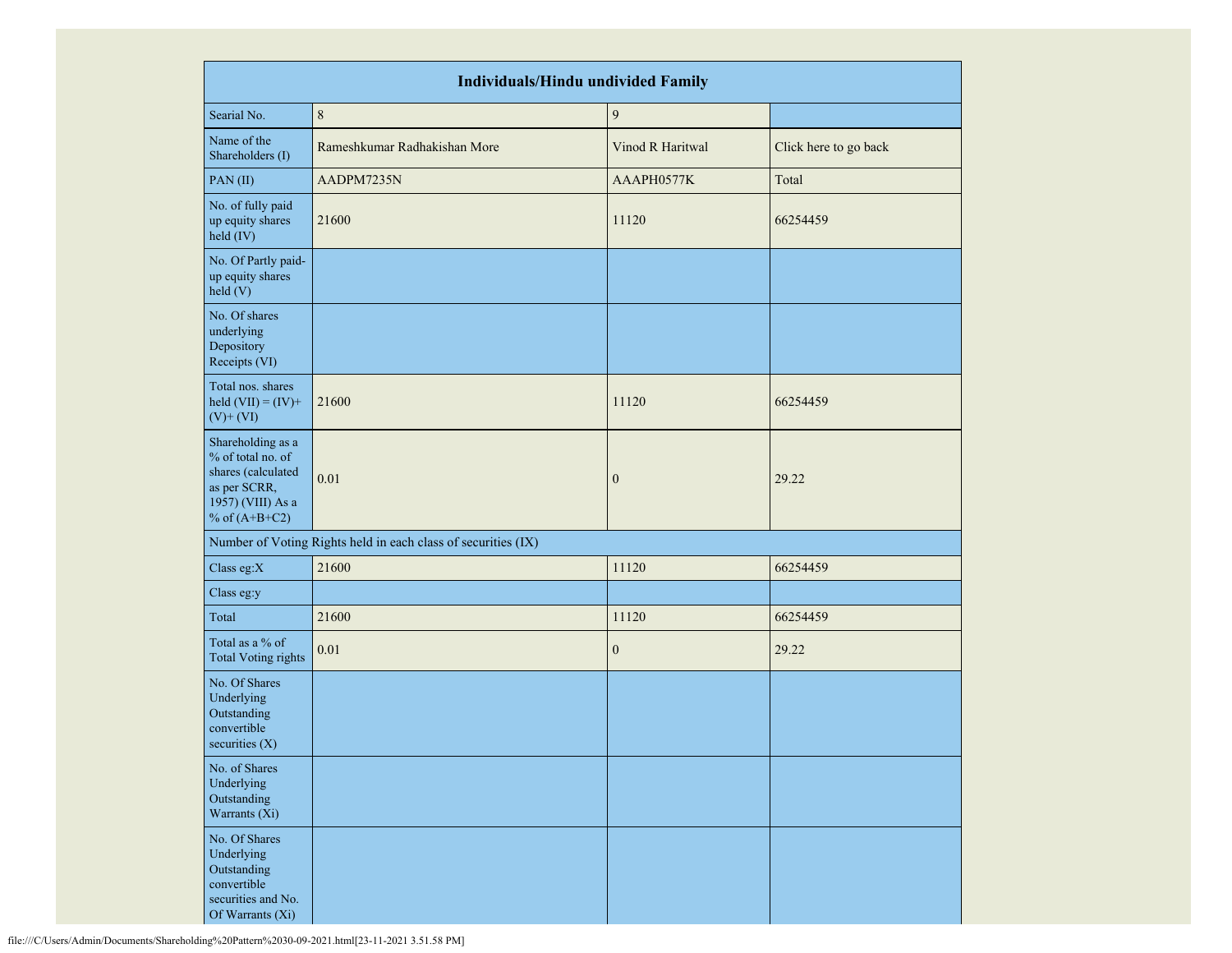| (a)                                                                                                                                                                                      |                                                         |                |          |
|------------------------------------------------------------------------------------------------------------------------------------------------------------------------------------------|---------------------------------------------------------|----------------|----------|
| Shareholding, as a<br>% assuming full<br>conversion of<br>convertible<br>securities (as a<br>percentage of<br>diluted share<br>capital) (XI)=<br>$(VII)+(Xi)(a)$ As a<br>% of $(A+B+C2)$ | 0.01                                                    | $\mathbf{0}$   | 29.22    |
| Number of Locked in shares (XII)                                                                                                                                                         |                                                         |                |          |
| No. (a)                                                                                                                                                                                  |                                                         |                |          |
| As a % of total<br>Shares held (b)                                                                                                                                                       |                                                         |                |          |
|                                                                                                                                                                                          | Number of Shares pledged or otherwise encumbered (XIII) |                |          |
| No. (a)                                                                                                                                                                                  |                                                         |                |          |
| As a % of total<br>Shares held (b)                                                                                                                                                       |                                                         |                |          |
| Number of equity<br>shares held in<br>dematerialized<br>form $(XIV)$                                                                                                                     | 21600                                                   | 11120          | 66254459 |
| Reason for not providing PAN                                                                                                                                                             |                                                         |                |          |
| Reason for not<br>providing PAN                                                                                                                                                          |                                                         |                |          |
| Shareholder type                                                                                                                                                                         | Promoter Group                                          | Promoter Group |          |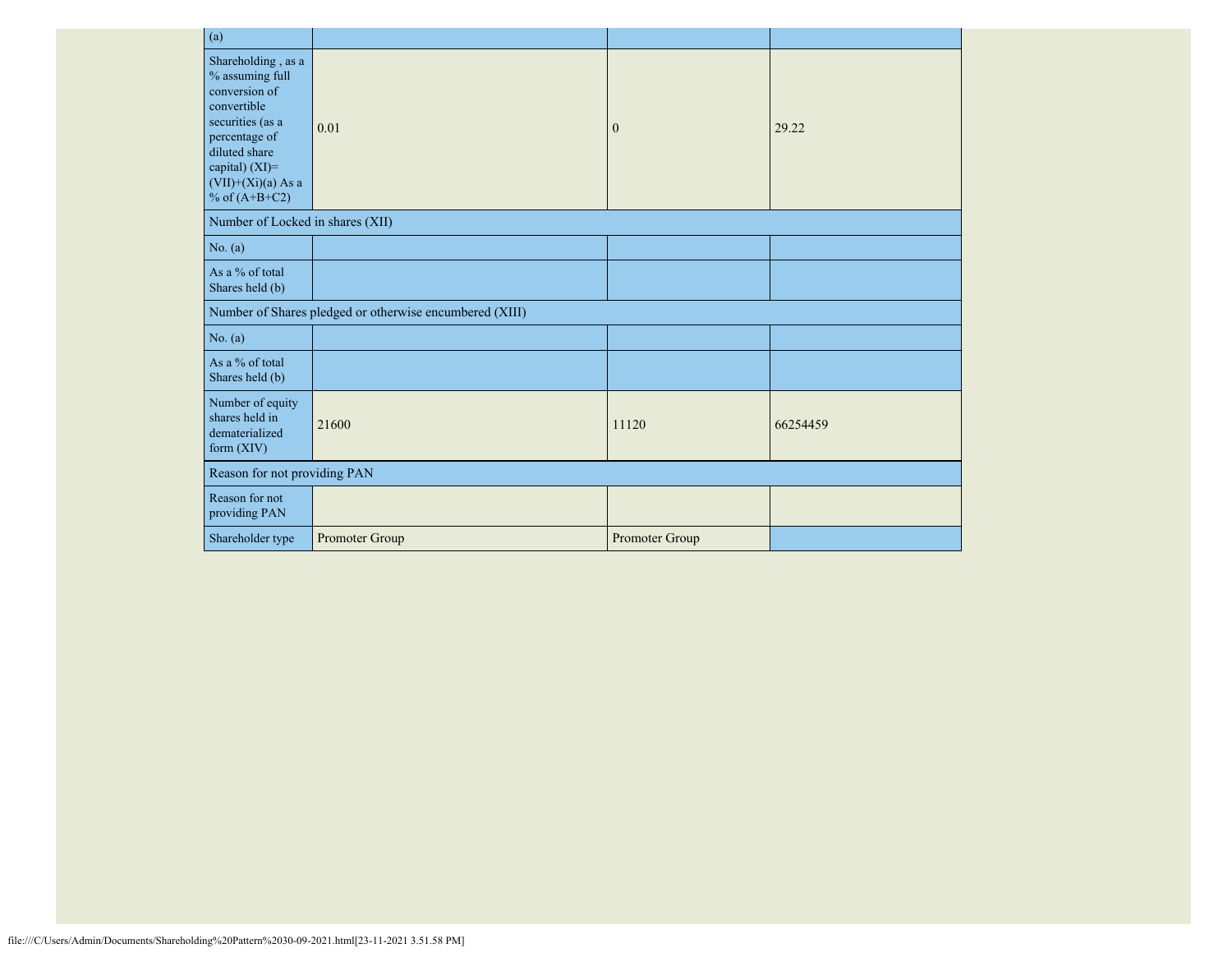|                                                                                                                      | Any Other (specify)         |                             |                                              |                            |                                                          |                            |                                         |  |  |  |  |  |
|----------------------------------------------------------------------------------------------------------------------|-----------------------------|-----------------------------|----------------------------------------------|----------------------------|----------------------------------------------------------|----------------------------|-----------------------------------------|--|--|--|--|--|
| Searial No.                                                                                                          | $\mathbf{1}$                | $\overline{c}$              | $\mathfrak{Z}$                               | $\overline{\mathcal{A}}$   | 5                                                        | 6                          | $\overline{7}$                          |  |  |  |  |  |
| Category                                                                                                             | Person Acting<br>in Concert | Person Acting<br>in Concert | <b>Bodies</b><br>Corporate                   | <b>Bodies</b><br>Corporate | <b>Bodies</b><br><b>Bodies</b><br>Corporate<br>Corporate |                            | <b>Bodies</b><br>Corporate              |  |  |  |  |  |
| Name of the<br>Shareholders (I)                                                                                      | Shivani<br>Rajgarhia        | Manisha<br>Dujodwala        | Poona Bottling<br>Company<br>Private Limited | Ridhi Sidhi<br>Ltd.        | Growel<br>Projects Llp                                   | Radhakishan<br>Nandlal Llp | <b>Bubna More</b><br>And Company<br>Llp |  |  |  |  |  |
| PAN(II)                                                                                                              | AADPR1328M                  | AABPD3368F                  | AABCP0317K                                   | AAACR3412N                 | AAQFG4670A                                               | AASFR8892B                 | AAPFB4397Q                              |  |  |  |  |  |
| No. of the<br>Shareholders (I)                                                                                       | $\mathbf{1}$                | 1                           | $\mathbf{1}$                                 | $\mathbf{1}$               | $\mathbf{1}$                                             | $\mathbf{1}$               | 1                                       |  |  |  |  |  |
| No. of fully paid<br>up equity shares<br>held (IV)                                                                   | 720500                      | 482500                      | 42886151                                     | 32359000                   | 12558000                                                 | 1088120                    | 188750                                  |  |  |  |  |  |
| No. Of Partly paid-<br>up equity shares<br>held(V)                                                                   |                             |                             |                                              |                            |                                                          |                            |                                         |  |  |  |  |  |
| No. Of shares<br>underlying<br>Depository<br>Receipts (VI)                                                           |                             |                             |                                              |                            |                                                          |                            |                                         |  |  |  |  |  |
| Total nos. shares<br>held $(VII) = (IV) +$<br>$(V)$ + $(VI)$                                                         | 482500<br>720500            |                             | 42886151                                     | 32359000                   | 12558000                                                 | 1088120                    | 188750                                  |  |  |  |  |  |
| Shareholding as a<br>% of total no. of<br>shares (calculated<br>as per SCRR,<br>1957) (VIII) As a<br>% of $(A+B+C2)$ | 0.32                        |                             | 18.92                                        | 14.27                      | 5.54                                                     | 0.48                       | 0.08                                    |  |  |  |  |  |
| Number of Voting Rights held in each class of securities (IX)                                                        |                             |                             |                                              |                            |                                                          |                            |                                         |  |  |  |  |  |
| Class eg: X                                                                                                          | 720500                      | 482500                      | 42886151                                     | 32359000                   | 12558000                                                 | 1088120                    | 188750                                  |  |  |  |  |  |
| Class eg:y                                                                                                           |                             |                             |                                              |                            |                                                          |                            |                                         |  |  |  |  |  |
| Total                                                                                                                | 720500                      | 482500                      | 42886151                                     | 32359000                   | 12558000                                                 | 1088120                    | 188750                                  |  |  |  |  |  |
| Total as a % of<br><b>Total Voting rights</b>                                                                        | 0.32                        | 0.21                        | 18.92                                        | 14.27                      | 5.54                                                     | 0.48                       | $0.08\,$                                |  |  |  |  |  |
| No. Of Shares<br>Underlying<br>Outstanding<br>convertible<br>securities (X)                                          |                             |                             |                                              |                            |                                                          |                            |                                         |  |  |  |  |  |
| No. of Shares<br>Underlying<br>Outstanding                                                                           |                             |                             |                                              |                            |                                                          |                            |                                         |  |  |  |  |  |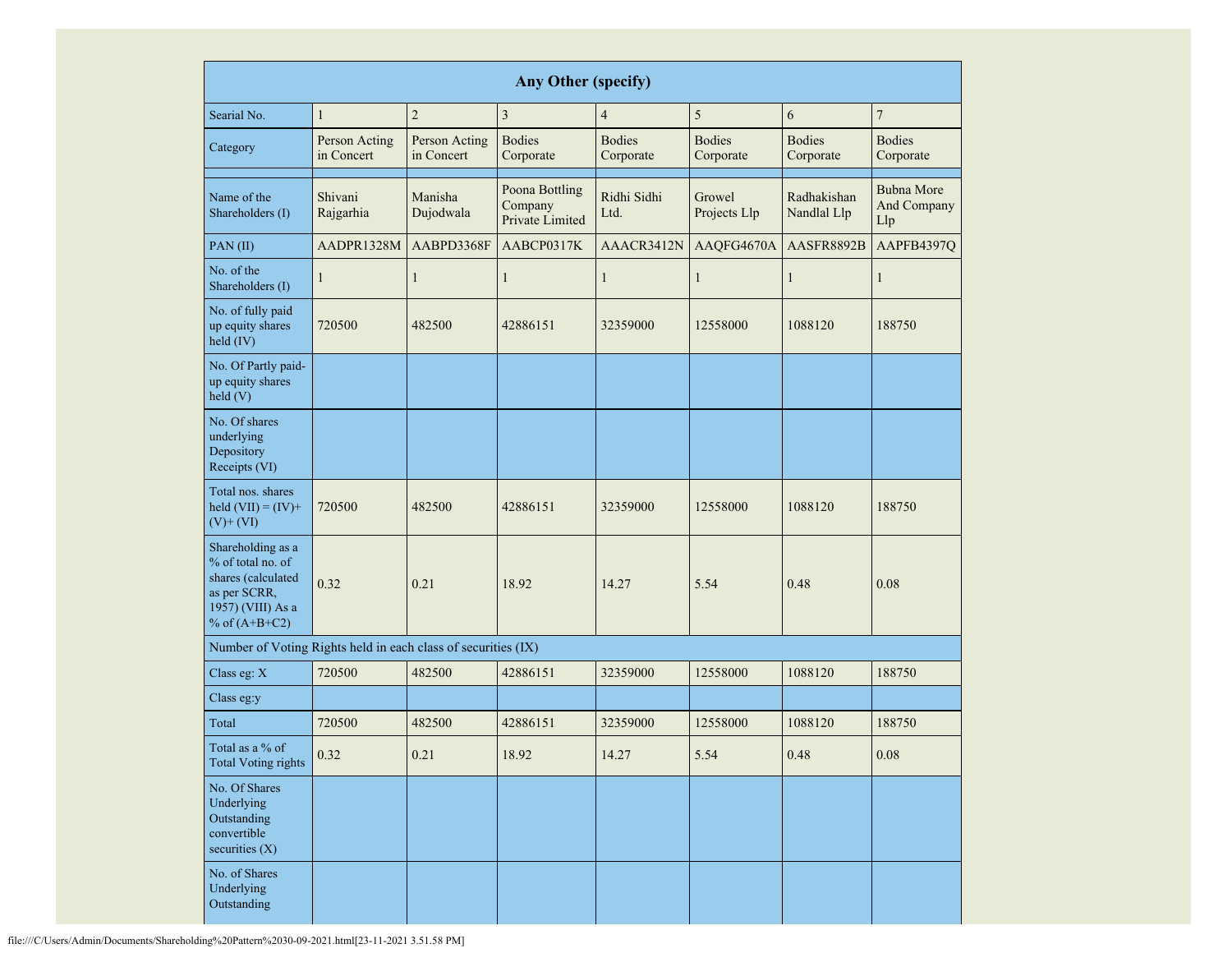| Warrants (Xi)                                                                                                                                                                      |                   |                   |                |                   |                   |                   |                   |
|------------------------------------------------------------------------------------------------------------------------------------------------------------------------------------|-------------------|-------------------|----------------|-------------------|-------------------|-------------------|-------------------|
| No. Of Shares<br>Underlying<br>Outstanding<br>convertible<br>securities and No.<br>Of Warrants (Xi)<br>(a)                                                                         |                   |                   |                |                   |                   |                   |                   |
| Shareholding, as a<br>% assuming full<br>conversion of<br>convertible<br>securities (as a<br>percentage of<br>diluted share<br>capital) (XI)=<br>(VII)+(X) As a %<br>of $(A+B+C2)$ | 0.32              | 0.21              | 18.92          | 14.27             | 5.54              | 0.48              | 0.08              |
| Number of Locked in shares (XII)                                                                                                                                                   |                   |                   |                |                   |                   |                   |                   |
| No. (a)                                                                                                                                                                            |                   |                   |                |                   |                   |                   |                   |
| As a % of total<br>Shares held (b)                                                                                                                                                 |                   |                   |                |                   |                   |                   |                   |
| Number of Shares pledged or otherwise encumbered (XIII)                                                                                                                            |                   |                   |                |                   |                   |                   |                   |
| No. $(a)$                                                                                                                                                                          |                   |                   |                |                   |                   |                   |                   |
| As a % of total<br>Shares held (b)                                                                                                                                                 |                   |                   |                |                   |                   |                   |                   |
| Number of equity<br>shares held in<br>dematerialized<br>form $(XIV)$                                                                                                               | 720500            | 482500            | 42886151       | 32359000          | 12558000          | 1088120           | 188750            |
| Reason for not providing PAN                                                                                                                                                       |                   |                   |                |                   |                   |                   |                   |
| Reason for not<br>providing PAN                                                                                                                                                    |                   |                   |                |                   |                   |                   |                   |
| Shareholder type                                                                                                                                                                   | Promoter<br>Group | Promoter<br>Group | Promoter Group | Promoter<br>Group | Promoter<br>Group | Promoter<br>Group | Promoter<br>Group |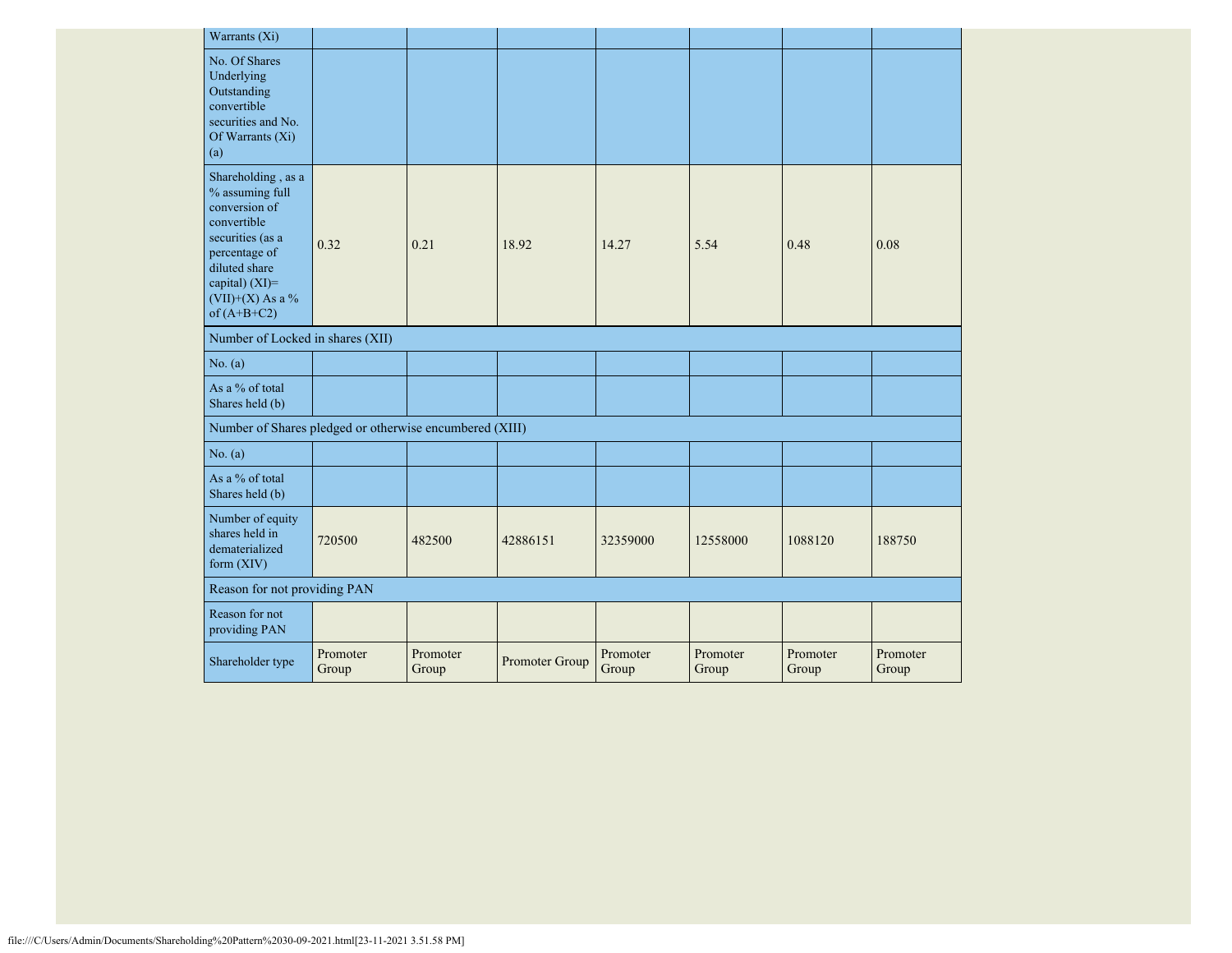|                                                                                                                      | Any Other (specify)                                           |                       |
|----------------------------------------------------------------------------------------------------------------------|---------------------------------------------------------------|-----------------------|
| Searial No.                                                                                                          | $\,8\,$                                                       |                       |
| Category                                                                                                             | <b>Bodies Corporate</b>                                       | Click here to go back |
| Name of the<br>Shareholders (I)                                                                                      | Waluj Beverages Llp                                           |                       |
| PAN(II)                                                                                                              | AACFW2555L                                                    | Total                 |
| No. of the<br>Shareholders (I)                                                                                       | $\mathbf{0}$                                                  | $\tau$                |
| No. of fully paid<br>up equity shares<br>held (IV)                                                                   | $\boldsymbol{0}$                                              | 90283021              |
| No. Of Partly paid-<br>up equity shares<br>held (V)                                                                  |                                                               |                       |
| No. Of shares<br>underlying<br>Depository<br>Receipts (VI)                                                           |                                                               |                       |
| Total nos. shares<br>held $(VII) = (IV) +$<br>$(V)$ + $(VI)$                                                         | $\boldsymbol{0}$                                              | 90283021              |
| Shareholding as a<br>% of total no. of<br>shares (calculated<br>as per SCRR,<br>1957) (VIII) As a<br>% of $(A+B+C2)$ | $\mathbf{0}$                                                  | 39.82                 |
|                                                                                                                      | Number of Voting Rights held in each class of securities (IX) |                       |
| Class eg: X                                                                                                          | $\boldsymbol{0}$                                              | 90283021              |
| Class eg:y                                                                                                           |                                                               |                       |
| Total                                                                                                                | $\boldsymbol{0}$                                              | 90283021              |
| Total as a % of<br><b>Total Voting rights</b>                                                                        | $\boldsymbol{0}$                                              | 39.82                 |
| No. Of Shares<br>Underlying<br>Outstanding<br>convertible<br>securities $(X)$                                        |                                                               |                       |
| No. of Shares<br>Underlying<br>Outstanding<br>Warrants (Xi)                                                          |                                                               |                       |
| No. Of Shares                                                                                                        |                                                               |                       |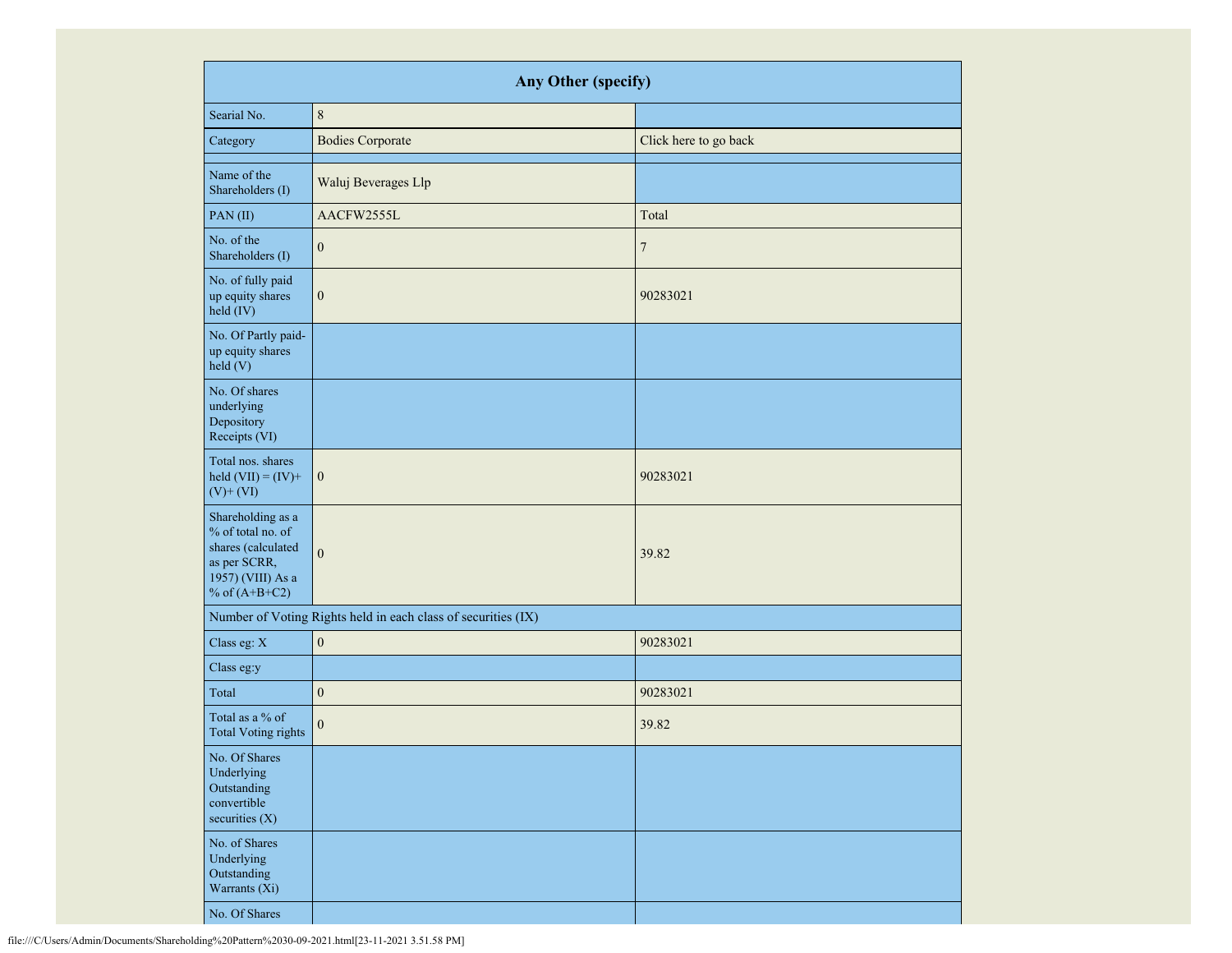| Underlying<br>Outstanding<br>convertible<br>securities and No.<br>Of Warrants (Xi)<br>(a)                                                                                            |                                                         |          |  |  |  |  |  |  |
|--------------------------------------------------------------------------------------------------------------------------------------------------------------------------------------|---------------------------------------------------------|----------|--|--|--|--|--|--|
| Shareholding, as a<br>% assuming full<br>conversion of<br>convertible<br>securities (as a<br>percentage of<br>diluted share<br>capital) (XI)=<br>$(VII)+(X)$ As a %<br>of $(A+B+C2)$ | $\mathbf{0}$                                            | 39.82    |  |  |  |  |  |  |
| Number of Locked in shares (XII)                                                                                                                                                     |                                                         |          |  |  |  |  |  |  |
| No. (a)                                                                                                                                                                              |                                                         |          |  |  |  |  |  |  |
| As a % of total<br>Shares held (b)                                                                                                                                                   |                                                         |          |  |  |  |  |  |  |
|                                                                                                                                                                                      | Number of Shares pledged or otherwise encumbered (XIII) |          |  |  |  |  |  |  |
| No. (a)                                                                                                                                                                              |                                                         |          |  |  |  |  |  |  |
| As a % of total<br>Shares held (b)                                                                                                                                                   |                                                         |          |  |  |  |  |  |  |
| Number of equity<br>shares held in<br>dematerialized<br>form (XIV)                                                                                                                   | $\mathbf{0}$                                            | 90283021 |  |  |  |  |  |  |
| Reason for not providing PAN                                                                                                                                                         |                                                         |          |  |  |  |  |  |  |
| Reason for not<br>providing PAN                                                                                                                                                      |                                                         |          |  |  |  |  |  |  |
| Shareholder type                                                                                                                                                                     | Promoter Group                                          |          |  |  |  |  |  |  |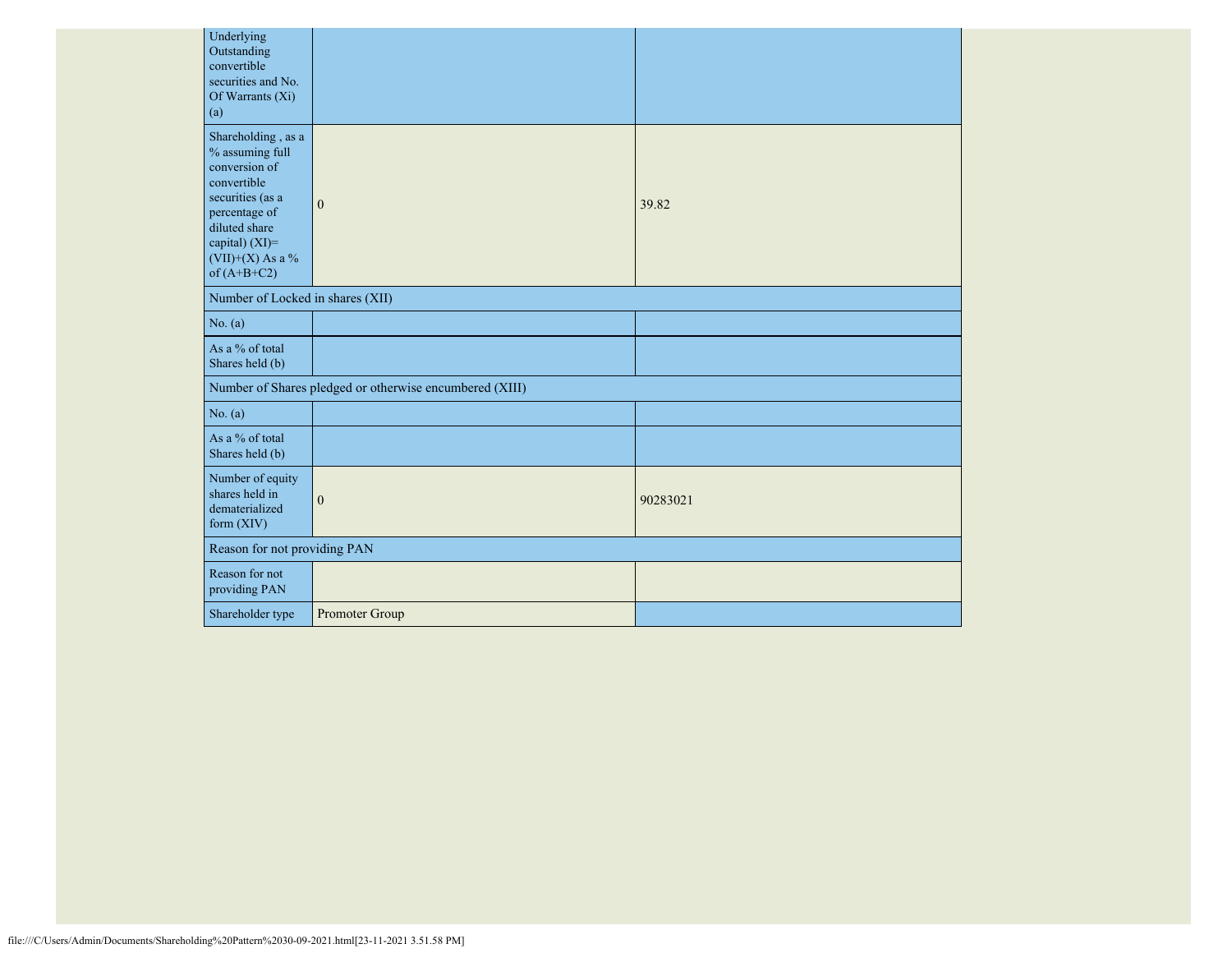|                                                                                                                      | <b>Any Other (specify)</b> |                |            |                              |                                     |                     |                            |  |  |  |  |  |
|----------------------------------------------------------------------------------------------------------------------|----------------------------|----------------|------------|------------------------------|-------------------------------------|---------------------|----------------------------|--|--|--|--|--|
| Searial No.                                                                                                          | $\mathbf{1}$               | $\overline{2}$ | 3          | $\overline{4}$               | 5                                   | 6                   | $\boldsymbol{7}$           |  |  |  |  |  |
| Category                                                                                                             | <b>IEPF</b>                | <b>Trusts</b>  | <b>HUF</b> | Non-Resident Indian<br>(NRI) | Director or Director's<br>Relatives | Clearing<br>Members | <b>Bodies</b><br>Corporate |  |  |  |  |  |
| Category / More<br>than 1 percentage                                                                                 | Category                   | Category       | Category   | Category                     | Category                            | Category            | Category                   |  |  |  |  |  |
| Name of the<br>Shareholders (I)                                                                                      |                            |                |            |                              |                                     |                     |                            |  |  |  |  |  |
| PAN(II)                                                                                                              |                            |                |            |                              |                                     |                     |                            |  |  |  |  |  |
| No. of the<br>Shareholders (I)                                                                                       | $\mathbf{1}$               | $\overline{2}$ | 852        | 666                          | $\overline{4}$                      | 59                  | 223                        |  |  |  |  |  |
| No. of fully paid<br>up equity shares<br>held (IV)                                                                   | 2174127                    | 12616          | 1900286    | 2107380                      | 1762865                             | 181065              | 5271744                    |  |  |  |  |  |
| No. Of Partly paid-<br>up equity shares<br>held(V)                                                                   |                            |                |            |                              |                                     |                     |                            |  |  |  |  |  |
| No. Of shares<br>underlying<br>Depository<br>Receipts (VI)                                                           |                            |                |            |                              |                                     |                     |                            |  |  |  |  |  |
| Total nos. shares<br>held $(VII) = (IV) +$<br>$(V)$ + $(VI)$                                                         | 2174127                    | 12616          | 1900286    | 2107380                      | 1762865                             | 181065              | 5271744                    |  |  |  |  |  |
| Shareholding as a<br>% of total no. of<br>shares (calculated<br>as per SCRR,<br>1957) (VIII) As a<br>% of $(A+B+C2)$ | 0.96                       | 0.01           | 0.84       | 0.93                         | 0.78                                | 0.08                | 2.33                       |  |  |  |  |  |
| Number of Voting Rights held in each class of securities (IX)                                                        |                            |                |            |                              |                                     |                     |                            |  |  |  |  |  |
| Class eg: X                                                                                                          | 2174127                    | 12616          | 1900286    | 2107380                      | 1762865                             | 181065              | 5271744                    |  |  |  |  |  |
| Class eg:y                                                                                                           |                            |                |            |                              |                                     |                     |                            |  |  |  |  |  |
| Total                                                                                                                | 2174127                    | 12616          | 1900286    | 2107380                      | 1762865                             | 181065              | 5271744                    |  |  |  |  |  |
| Total as a % of<br><b>Total Voting rights</b>                                                                        | 0.96                       | 0.01           | 0.84       | 0.93                         | 0.78                                | 0.08                | 2.33                       |  |  |  |  |  |
| No. Of Shares<br>Underlying<br>Outstanding<br>convertible<br>securities $(X)$                                        |                            |                |            |                              |                                     |                     |                            |  |  |  |  |  |
| No. of Shares<br>Underlying                                                                                          |                            |                |            |                              |                                     |                     |                            |  |  |  |  |  |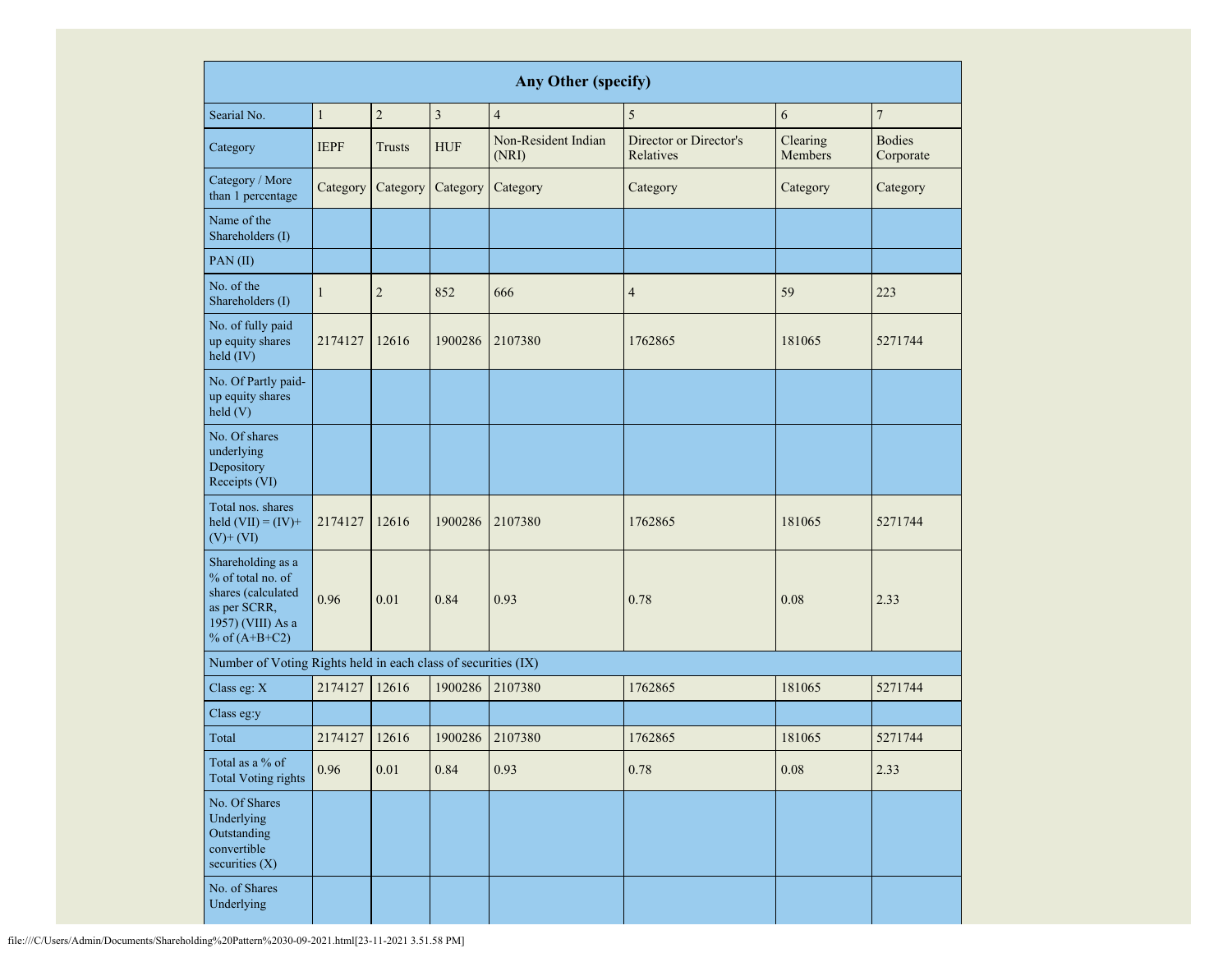| Outstanding<br>Warrants (Xi)                                                                                                                                                            |         |       |         |         |         |        |         |
|-----------------------------------------------------------------------------------------------------------------------------------------------------------------------------------------|---------|-------|---------|---------|---------|--------|---------|
| No. Of Shares<br>Underlying<br>Outstanding<br>convertible<br>securities and No.<br>Of Warrants (Xi)<br>(a)                                                                              |         |       |         |         |         |        |         |
| Shareholding, as a<br>$\%$ assuming full<br>conversion of<br>convertible<br>securities (as a<br>percentage of<br>diluted share<br>capital) $(XI)=$<br>(VII)+(X) As a %<br>of $(A+B+C2)$ | 0.96    | 0.01  | 0.84    | 0.93    | 0.78    | 0.08   | 2.33    |
| Number of Locked in shares (XII)                                                                                                                                                        |         |       |         |         |         |        |         |
| No. (a)                                                                                                                                                                                 |         |       |         |         |         |        |         |
| As a % of total<br>Shares held (b)                                                                                                                                                      |         |       |         |         |         |        |         |
| Number of equity<br>shares held in<br>dematerialized<br>form $(XIV)$                                                                                                                    | 2174127 | 12616 | 1900286 | 2107380 | 1762865 | 181065 | 5266874 |
| Reason for not providing PAN                                                                                                                                                            |         |       |         |         |         |        |         |
| Reason for not<br>providing PAN                                                                                                                                                         |         |       |         |         |         |        |         |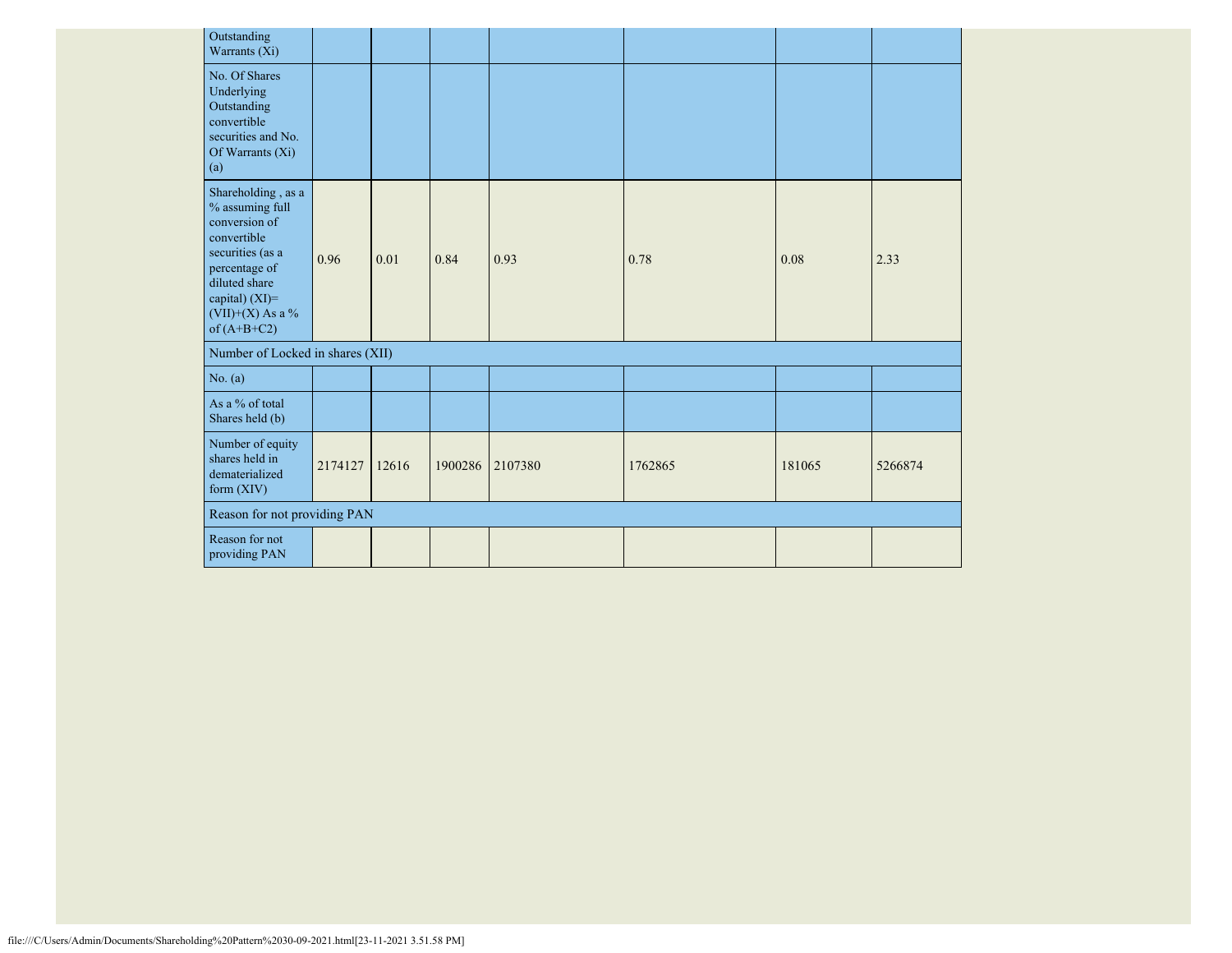|                                                                                                                      |                                                               | <b>Any Other (specify)</b>                              |                       |
|----------------------------------------------------------------------------------------------------------------------|---------------------------------------------------------------|---------------------------------------------------------|-----------------------|
| Searial No.                                                                                                          | $\,8\,$                                                       | $\overline{9}$                                          |                       |
| Category                                                                                                             | Others                                                        | Others                                                  |                       |
| Category / More<br>than 1 percentage                                                                                 | Category                                                      | More than 1 percentage of shareholding                  |                       |
| Name of the<br>Shareholders (I)                                                                                      | Body Corporate-Ltd Liability-Partnership-<br><b>DR</b>        | <b>Integrated Investment Management Services</b><br>Llp | Click here to go back |
| PAN(II)                                                                                                              |                                                               | AAFFI3857E                                              | Total                 |
| No. of the<br>Shareholders (I)                                                                                       | 10                                                            | $\mathbf{1}$                                            | 1817                  |
| No. of fully paid<br>up equity shares<br>held (IV)                                                                   | 2887969                                                       | 2830000                                                 | 16298052              |
| No. Of Partly paid-<br>up equity shares<br>held(V)                                                                   |                                                               |                                                         |                       |
| No. Of shares<br>underlying<br>Depository<br>Receipts (VI)                                                           |                                                               |                                                         |                       |
| Total nos. shares<br>held $(VII) = (IV) +$<br>$(V)$ + $(VI)$                                                         | 2887969                                                       | 2830000                                                 | 16298052              |
| Shareholding as a<br>% of total no. of<br>shares (calculated<br>as per SCRR,<br>1957) (VIII) As a<br>% of $(A+B+C2)$ | 1.27                                                          | 1.25                                                    | 7.2                   |
|                                                                                                                      | Number of Voting Rights held in each class of securities (IX) |                                                         |                       |
| Class eg: $X$                                                                                                        | 2887969                                                       | 2830000                                                 | 16298052              |
| Class eg:y                                                                                                           |                                                               |                                                         |                       |
| Total                                                                                                                | 2887969                                                       | 2830000                                                 | 16298052              |
| Total as a % of<br><b>Total Voting rights</b>                                                                        | 1.27                                                          | 1.25                                                    | $7.2\,$               |
| No. Of Shares<br>Underlying<br>Outstanding<br>convertible<br>securities (X)                                          |                                                               |                                                         |                       |
| No. of Shares<br>Underlying<br>Outstanding                                                                           |                                                               |                                                         |                       |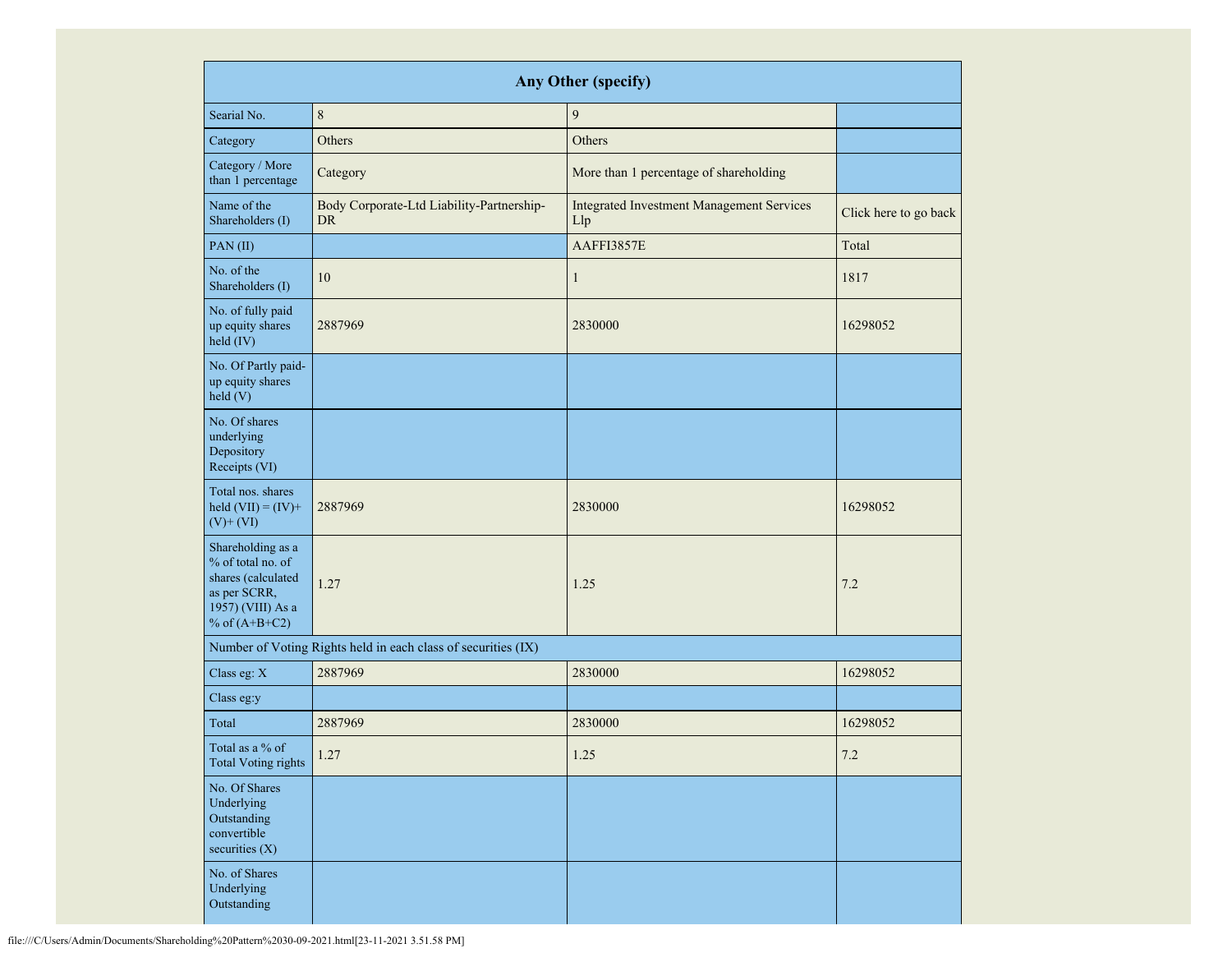|         | Warrants (Xi)                                                                                                                                                                        |                                  |         |          |
|---------|--------------------------------------------------------------------------------------------------------------------------------------------------------------------------------------|----------------------------------|---------|----------|
| (a)     | No. Of Shares<br>Underlying<br>Outstanding<br>convertible<br>securities and No.<br>Of Warrants (Xi)                                                                                  |                                  |         |          |
|         | Shareholding, as a<br>% assuming full<br>conversion of<br>convertible<br>securities (as a<br>percentage of<br>diluted share<br>capital) (XI)=<br>$(VII)+(X)$ As a %<br>of $(A+B+C2)$ | 1.27                             | 1.25    | 7.2      |
|         |                                                                                                                                                                                      | Number of Locked in shares (XII) |         |          |
| No. (a) |                                                                                                                                                                                      |                                  |         |          |
|         | As a % of total<br>Shares held (b)                                                                                                                                                   |                                  |         |          |
|         | Number of equity<br>shares held in<br>dematerialized<br>form (XIV)                                                                                                                   | 2887969                          | 2830000 | 16293182 |
|         | Reason for not providing PAN                                                                                                                                                         |                                  |         |          |
|         | Reason for not<br>providing PAN                                                                                                                                                      |                                  |         |          |